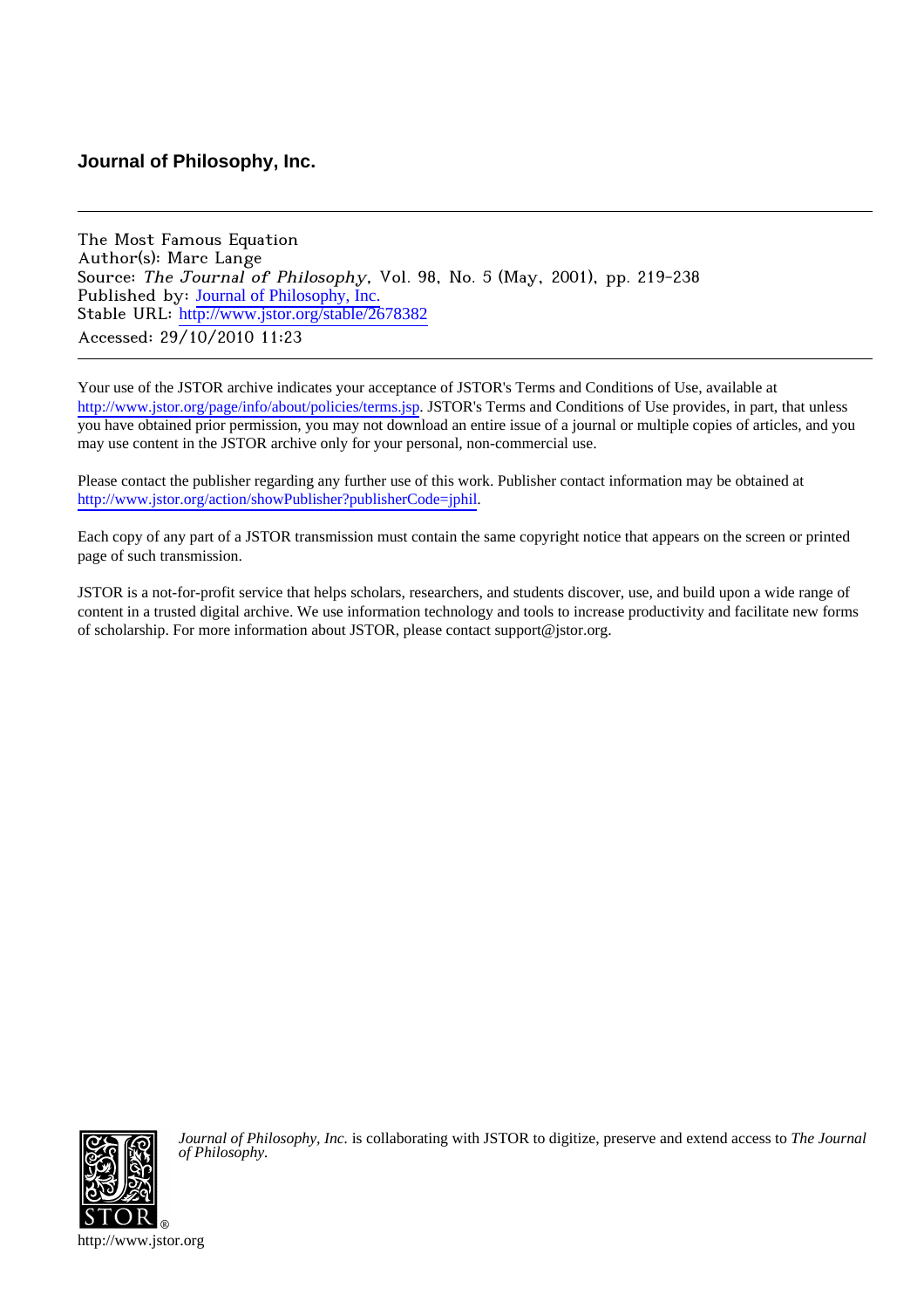# **THE JOURNAL OF PHILOSOPHY**

**\_- 0 -+** 

**VOLUME XCVIII, NO. 5, MAY 2001** 

**-4- 0 -+** 

### **THE MOST FAMOUS EQUATION\***

**typical undergraduate physics textbook, written byJoseph W. <sup>A</sup>Kane and Morton M. Sternheim,' says:** 

The equation  $E = mc^2$  is perhaps the most famous equation of twentieth**century physics. It is a statement that mass and energy are two forms of the**  same thing, and that one can be converted into the other *(ibid., p. 493).* 

**With the first of these sentences, concerning the fame of Albert Einstein's equation, it is difficult to disagree. But the second sentence, which characterizes mass and energy as interconvertible and "two forms of the same thing," suggests that some care will need to be exercised in interpreting the famous equation. Indeed, it is difficult to find a scientific equation whose ontological implications have been misunderstood so widely and in so many ways. I shall begin by looking at some of the issues that arise when interpreting the famous equation. Along the way, I shall examine briefly some of the ways in which one could become confused by the equation's common interpretations-not only in ordinary physics texts, but also by some very distinguished physicists and philosophers. I shall then try to set the record straight.2** 

#### **I. SOME ISSUES**

**Let us begin to lay out some of these interpretive issues by taking seriously the textbook's remark that mass "can be converted into"** 

**0022-362X/01/9805/219-38 ? 2001 The Journal of Philosophy, Inc.** 

**<sup>\*</sup> My thanks to Arthur Fine for comments on the penultimate draft of this essay, and to Alexander Rosenberg for his encouragement.** 

**<sup>1</sup> Physics (New York: Wiley, 1978).** 

**<sup>2</sup> To keep things simple and focused, I shall restrict myself throughout to interpretation of the special theory of relativity, leaving aside considerations arising from the general theory, quantum mechanics, and so forth.**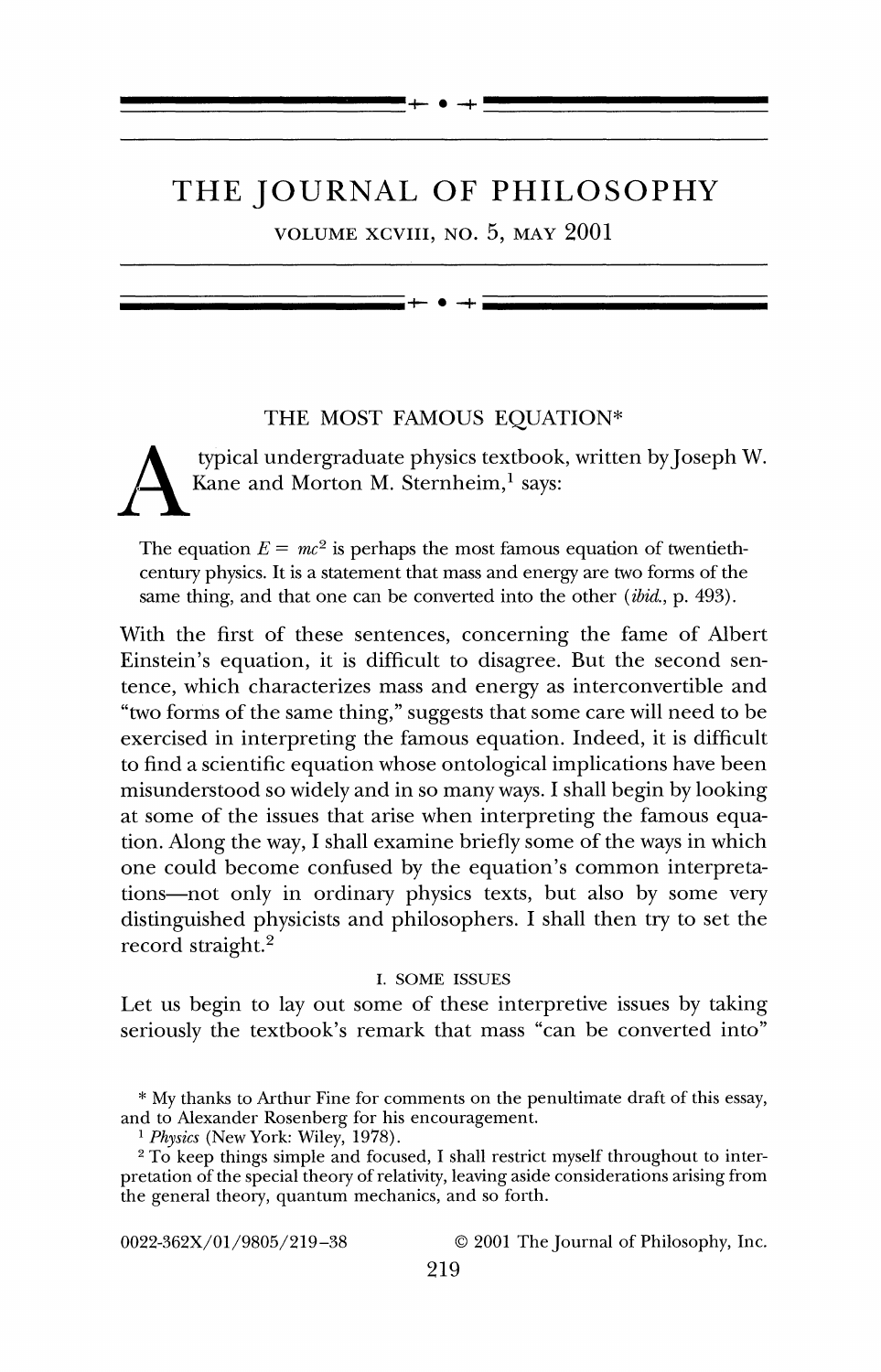**energy and vice versa. Strictly speaking, this does not mean merely that when mass m disappears, a quantity E of energy takes its place,**  where  $E = mc^2$ . To say that some mass is "converted" into energy is to say that the mass *turns into* the energy that replaces it—that there is **then a certain parcel of energy that used to be the mass.** 

**For example, after a radioactive nucleus decays, there is often said to be a "mass defect": the sum of the masses of the daughter bodies**  is less (by  $\Delta m$ ) than the mass of the original nucleus. Some  $(\Delta m)$  of **the original mass is said to have been "converted" into the kinetic**  energy E of the daughter bodies, where  $E = (\Delta m) c^2$ . Since c (light's **speed in a vacuum) is so large, a very small mass can be "turned into" a great deal of energy. For instance, when a tritium nucleus (one proton, two neutrons) decays into a helium-3 nucleus (two protons, one neutron) along with an electron and an antineutrino, the tritium's mass exceeds the sum of the products' masses by a small quantity that is "equivalent" to about 0.0186 million electron volts of energy. Has mass turned into energy, or merely disappeared and been replaced by an "equivalent" quantity of energy?** 

**In classical physics, at least, a body's mass is often characterized as its "quantity of matter."3 Mass, on this view, is a property, whereas matter is a stuff, a substance. If mass is the quantity of matter, then perhaps the physics text should have said that matter is converted into energy. Among the physical processes called to mind by this interpretation are a caterpillar being transformed into a butterfly and liquid water turning into steam.** 

**Energy, on this interpretation of the famous equation, would have to be like matter in being a stuff. Classical physics sometimes seems to treat energy in that way. Occasionally, energy conservation is stated as the principle that energy is "neither created nor destroyed" rather than as the principle that an isolated system's total energy remains constant. A parcel of energy is sometimes described as being converted from one form into another or as moving from one place to another-for example: as originally being stored as chemical energy in a battery, then passing through the electric and magnetic fields, eventually passing to a resistor (perhaps a flywheel, which possesses the parcel as kinetic energy), and finally (let us suppose) passing via** 

**<sup>3&</sup>quot;Quantity of matter is a measure of matter that arises from its density and volume jointly.... I mean this quantity whenever I use the term 'body' or 'mass' in the following pages"-Definition 1 in Isaac Newton, The Principia: Mathematical Principles of Natural Philosophy, I.B. Cohen and A. Whitman, trans. (Berkeley: California UP, 1999), pp. 403-04.**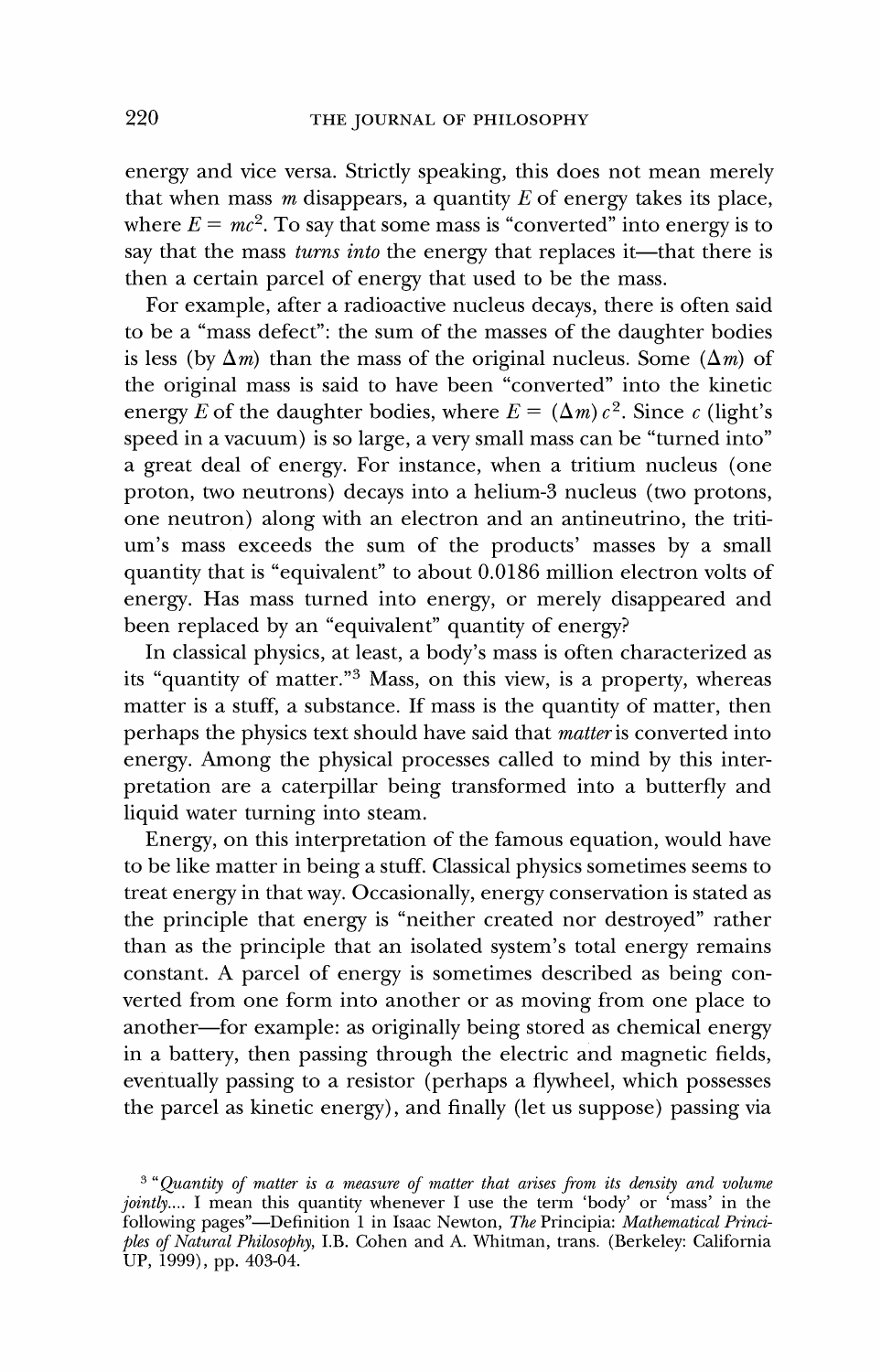**friction to the surrounding air molecules as heat energy (that is, as the air molecules' kinetic energies of random motion).** 

**This view of energy gained support in the late nineteenth century. Like other forms of potential energy, electric or magnetic potential energy had originally been considered as having an arbitrary zero level and as being possessed by a system as a whole rather than as having some definite distribution among the system's constituents. But with the rise of James Clerk Maxwell's electromagnetic theory, electric and magnetic potential energy were reinterpreted as electromagnetic field energy. Accordingly, a field of zero strength was taken to possess zero energy, and Maxwell's electromagnetic theory determined a field's energy density in space. All of this supported the view of energy as a substance that can flow; such motion requires that the energy at one place and time be the self-same thing as the energy at a certain other place and time.** 

**On the other hand, many notable followers of Maxwell (such as**  Heinrich Hertz and Oliver Heaviside<sup>4</sup>) had grave doubts regarding **what Heaviside called the "thingness" of energy. To mention just one source of disquiet: Maxwell's equations fail to fix uniquely the vector describing the flow of energy (specifically, the energy-flux density) through the electromagnetic field. The flux of the Poynting vector over an entire surface enclosing a volume is ordinarily interpreted as giving the rate at which electromagnetic-field energy is leaving the enclosed volume. But numerically the same result is given by the flux of the Poynting vector plus any vector field possessing zero divergence. While these two formulas for the energy-flux density agree on the net energy flow into or out of a given volume, such as the volume enclosed by a given spherical surface, the two formulas may disagree regarding the energy flow across a given open surface, such as the spherical surface's top hemisphere. (For instance, if the divergencefree vector field is characterized at every point by the same upwardpointing vector, then it portrays some additional energy as flowing into the volume through the bottom surface, as well as an equal additional energy flow out of the volume across its top surface. These two flows together have no net effect on the total enclosed energy.) The energy flow across an open surface is left entirely undetermined by classical electromagnetic theory; it might be termed "superfluous theoretical structure." Perhaps, then, there is no fact of the matter regarding the energy flow across an open surface-because energy is** 

**<sup>4</sup> Electrical Papers, Volume 2 (Boston: Copley, 1925), p. 527.**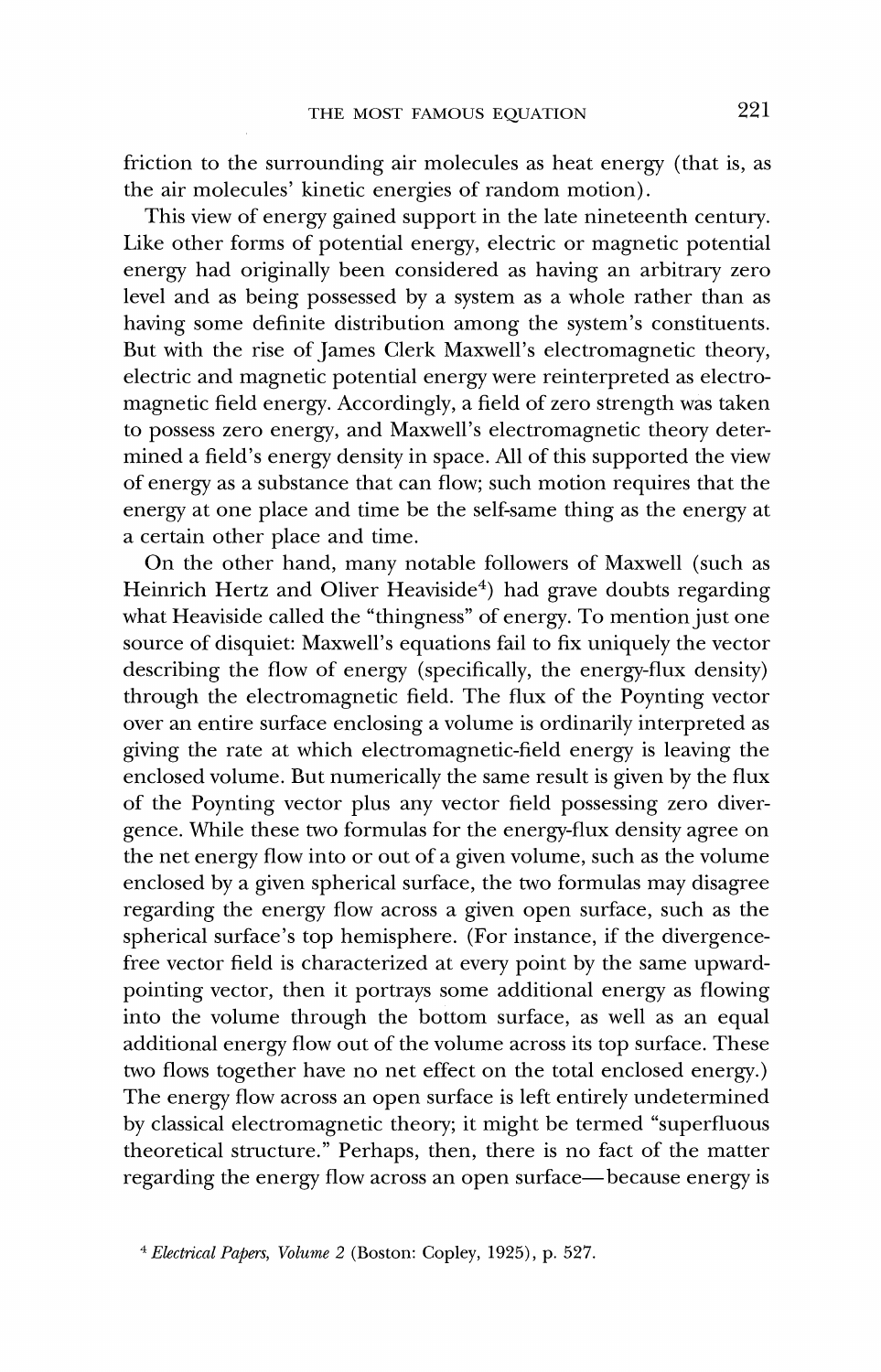**not a stuff (any more than velocity iS).5 Likewise, perhaps a body's mass is not the quantity of its matter, but rather merely a quantitative property determining the body's resistance to being accelerated by a force. (This was Maxwell's6 own understanding of mass.) On this interpretation of mass and energy, we could not join Elie Zahar7 in interpreting Einstein's famous equation as characterizing the underlying identity of what ordinarily appear to be two distinct substances:** 

**According to the accepted mechanistic view, ordinary "ponderable" matter, i.e., the extended hard "stuff' with which we are all familiar, constitutes the most fundamental layer of physical reality.... [M]atter and energy were both conserved, but each separately from the other. Einstein showed that the two levels could be regarded as identical.... The stuff which appears to the senses as hard extended substance and the quantity of energy which characterises a process are in fact one and the same thing (ibid., pp. 261-62).** 

**If energy and mass do not indicate quantities of stuffs the parcels of which have continuing identities over time, stuffs that can be transformed into one another in something akin to the sense in which a caterpillar turns into a butterfly, then it is difficult to see how there could be any reasonably strict sense in which mass turns into energy.** 

**Let us turn to another interpretive issue. Our physics text said that**   $E = mc^2$  "is a statement that" mass can be converted into energy and **vice versa. But whether there happen to be, or even could physically possibly be, any processes that make mass disappear, putting energy in its place, is a different question from what the "rate of exchange" between mass and energy would be in such processes. For instance, that certain nuclei are unstable, and that some mass is replaced by an "equivalent" quantity of energy when those nuclei decay, is a result of**  other laws, not just  $E = mc^2$ .

That  $E = mc^2$  tells us nothing about whether any physical processes **allow energy and mass to be interconverted is exploited by Margaret Morrison8 in a recent passage interpreting our favorite equation:** 

Does  $[E = mc^2]$  mean that mass and energy are the same thing?... [I]n **order for this relation to imply a complete identity, it seems that a total** 

**5 I examine this issue and a host of related problems in my Locality, Fields, Energy, and Mass: An Introduction to the Philosophy of Physics (Malden, MA: Blackwell, forthcoming), chapter 5.** 

<sup>6</sup> The Scientific Letters and Papers of James Clerk Maxwell, Volume 2, P.M. Harman, ed. **(New York: Cambridge, 1995), pp. 396, 811; and Harman, "Edinburgh Philosophy and Cambridge Physics," in Harman, ed., Wranglers and Physicists (Manchester: University Press, 1985), pp. 204-24, especially pp. 222-23.** 

**<sup>7</sup>Einstein's Revolution: A Study in Heuristic (La Salle, IL: Open Court, 1989).** 

**8 Unifying Scientific Theories (New York: Cambridge, 2000).**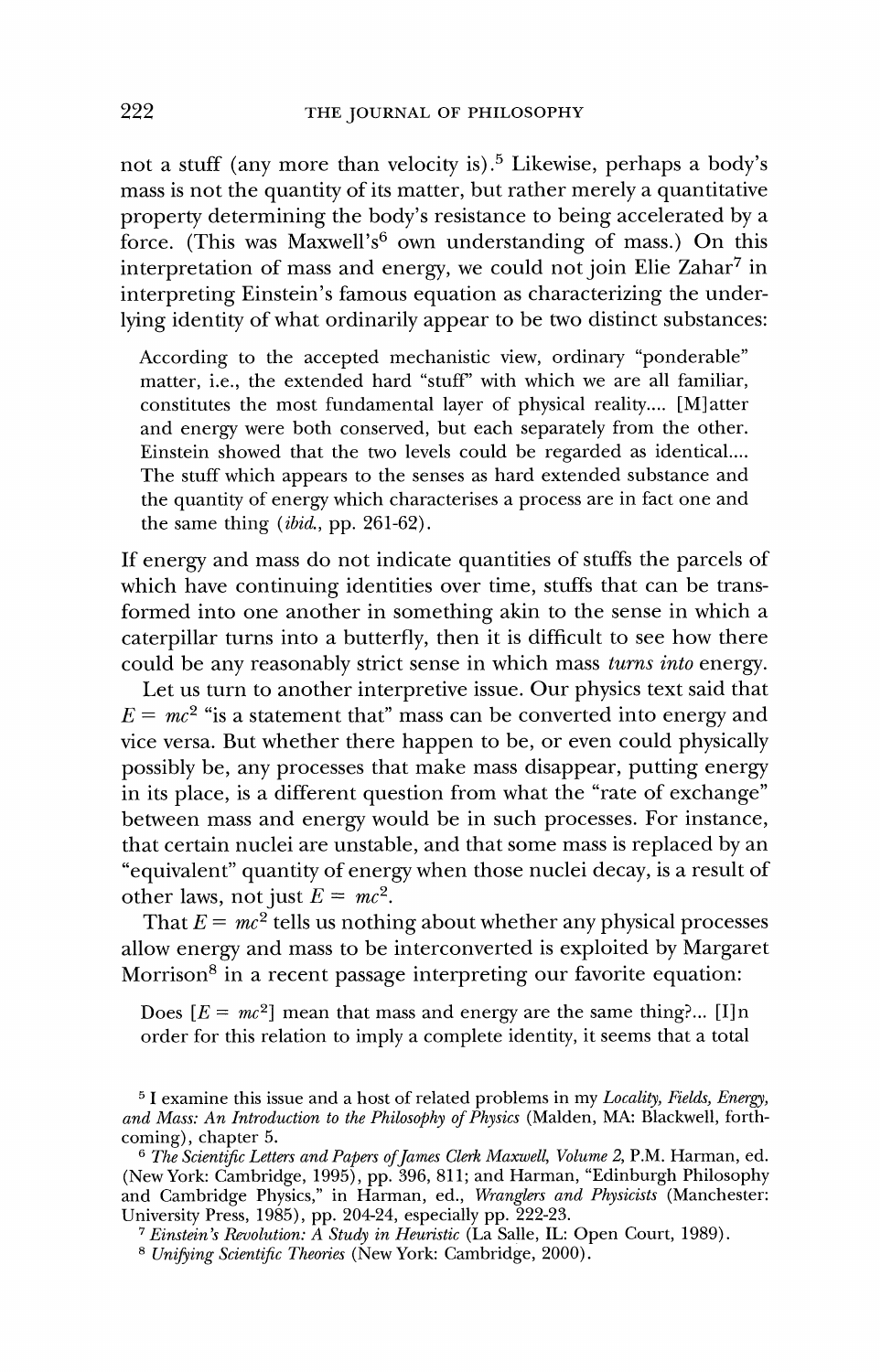**conversion of mass into energy should be possible. However, such a conversion is not possible, because of the conservation of baryon number, which says that the total number of these particles cannot change; they can be converted into other baryons, but cannot disappear entirely. Baryons include, among other things, protons and neutrons, which make up most of the mass of ordinary matter, and therefore most of the mass of ordinary matter is not available for conversion into energy.... So we are left in the rather odd position of asserting an equivalence between mass and energy, but not an identity that would allow one to be**  fully transformed into the other (*ibid.*, p. 182).

These remarks correctly recognize that  $E = mc^2$  is logically consistent **with limitations imposed by other laws on the processes that allow mass to be converted into energy. But these remarks may mislead us regarding what these limitations actually are. Baryon number conservation does not prevent baryons (such as protons and neutrons) from being "fully transformed" into energy (or vice versa). A proton has**  baryon number  $+1$  and an antiproton has baryon number  $-1$ , so **their mutual annihilation (with the creation of photons, quanta of light possessing energy and having baryon number 0) does not violate baryon number conservation. Of course, antiprotons are not "ordinary matter," and so Morrison is correct insofar as she is suggesting that without the assistance of extraordinary matter, most of the mass of ordinary matter is not available for conversion into energy.** 

**Nevertheless, I do not see why Morrison insists that for mass and energy to be the same thing, a total conversion of mass into energy must be physically possible. Even if mass and energy were essentially the same (like water and steam), it could be a natural law that 90% is the maximum fraction of the initial mass that a process can turn into energy. Or it could simply be that there is no process, permitted by**  the laws of nature, that turns mass entirely into energy, just as it could **be that there is no process, permitted by the laws of nature, that enables diamond to be turned into graphite (though both are forms of carbon).** 

**We have now arrived at the central claim of the textbook passage:**  that according to  $E = mc^2$ , "mass and energy are two forms of the **same thing." Some authors try to slide from the interconvertibility of**  mass and energy to their identity. Here, for instance, is Max Jammer<sup>9</sup>:

**As we have seen, the conversion of an electron-positron pair, for example, into gamma radiation or its mirror phenomenon is an incontestable experimental confirmation of the assertion of the theory of relativity that** 

**9 Concepts of Mass (Cambridge: Harvard, 1961).**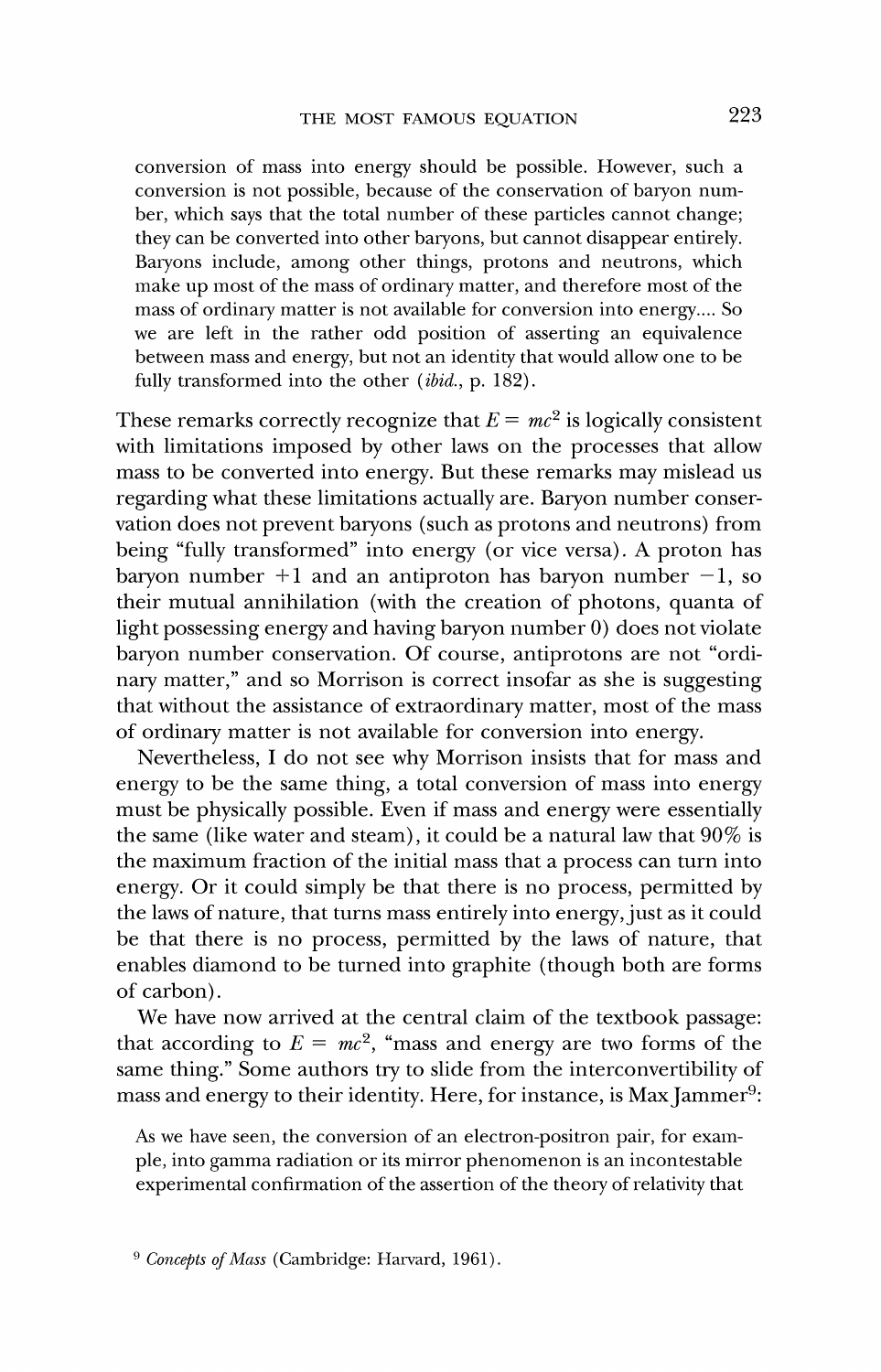**mass and energy are mutually and completely interconvertible. This state of affairs raises the following questions: Are not the two entities which are interchangeable essentially the same? Is not what is generally spoken of as an equivalence in reality an identity? Are therefore not "mass" and "energy" merely synonyms for the same physical reality, which...may perhaps be termed "massergy" (ibid., p. 184)?** 

**Jammer clearly intends the answer to be "yes," but from the fact that one thing can be converted into the other, it simply does not follow that the two are actually different forms of the same thing. James Prescott Joule, for instance, famously suggested that all forms of energy (heat, kinetic energy, gravitational potential energy, chemical bond energy, electrical energy, and so on) are interconvertible, but he did not go so far as to hold that they are all different forms of the same thing. In 1843, he showed experimentally that (what he called) the "mechanical equivalent of heat" is (in modern units) 4.18 Joules of energy per calorie of heat. In other words, Joule demonstrated that a 1 kg mass falling through a distance of 42.67 cm contributes exactly enough mechanical energy (in doing work by, say, turning a stirring paddle immersed in water) to add 1 calorie of heat to the water. But he saw this "equivalence" as involving how much of one thing replaces a given quantity of the other-their fixed "rate of exchange." He did not understand the mechanical equivalent of heat as we do today: as a conversion factor, that is to say, a way to change our units for measuring the same thing, because heat is just a particular form of energy.'0 Yet this is how "mass-energy equivalence" is often understood. In the words of a fine relativity text by Edwin Taylor and John**  Archibald Wheeler<sup>11</sup>:

**(] oules and kilograms are two units- different only because of historical accident-for one and the same kind of quantity, mass-energy....**  The conversion factor  $c^2$ , like the factor of conversion from...miles to **feet, can today be counted, if one wishes, as a detail of convention, rather than as a deep new principle (ibid., p. 137).** 

**As Einstein12 himself writes:** 

**<sup>10</sup>See Yuhuda Elkana, The Discovery of the Conservation of Energy (Cambridge: Harvard, 1974). Einstein writes: "[E] ach absorption or release of energy brings about, respectively, an increase or decrease of the mass of the body involved. Energy and mass appear as equivalent quantities in the same way that heat and mechanical**  energy do<sup>*\**-"On the Development of Our Views Concerning the Nature and</sup> **Constitution of Radiation," in The Collected Papers of Albert Einstein, Volume 2, A. Beck, trans., pp. 379-94, on p. 386.** 

**<sup>11</sup> Spacetime Physics (San Francisco: Freeman, 1966).** 

**<sup>12</sup> The Meaning of Relativity (Princeton: University Press, 1953).**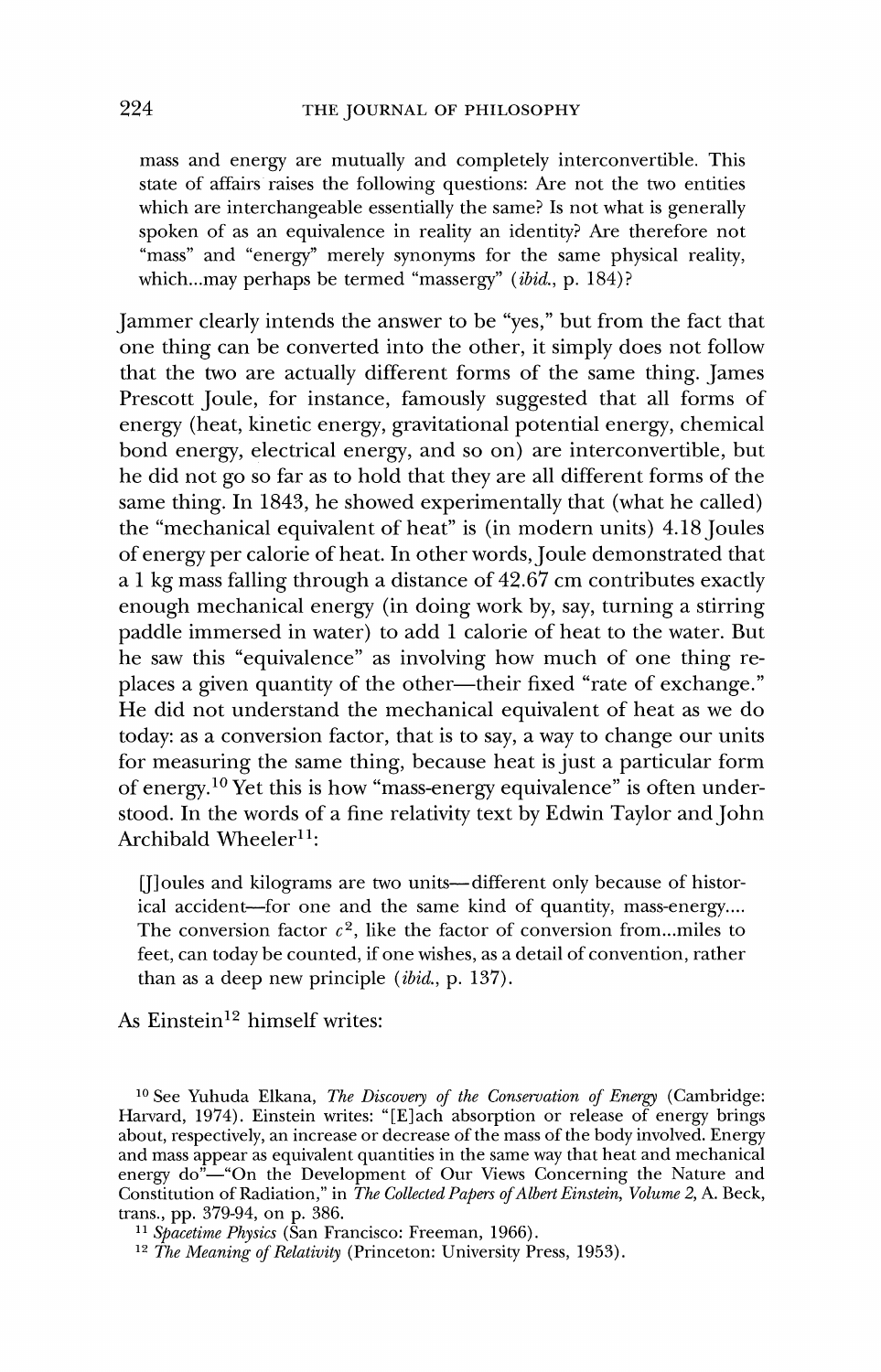**Mass and energy are therefore essentially alike; they are only different expressions for the same thing (ibid., p. 45).** 

**But how is mass-energy equivalence in this ontological sense (not merely in terms of a "rate of exchange") to be understood?** 

**One problem arises from the fact that under a standard interpretation, relativity theory denies the objective reality of various properties that we ordinarily assign to material bodies (such as their length and velocity) and to events (such as their separation in space and their separation in time). Each of these quantities is frame dependent; none is "Lorentz invariant"-that is, the same in every inertial frame of reference. Only what is the same in every inertial frame is a genuine feature of reality. The value that any frame-dependent quantity assumes in a given inertial frame reflects not just reality, but also that reference frame's own particular perspective. The Lorentz invariant quantities are exactly those which depend only on how the universe really is, uncontaminated by any contribution from us in describing the universe.** 

**Consider a body's mass m. (Here I mean what is sometimes called**  the body's "rest mass"—though, as I shall explain, I prefer to call it **simply the body's "mass.") This quantity is Lorentz invariant, and hence objectively real. But the body's energy is not, since its energy depends on its speed, and its speed v is plainly frame dependent.'3 In**  particular, relativity says that a body's energy E is  $m\gamma c^2$ , where  $\gamma =$  $1/\sqrt{[1-(v^2/c^2)]}$ . Indeed, Heaviside made a similar point in a classical context, where a body's kinetic energy is  $(\frac{1}{2})mv^2$ . One **reason that Heaviside doubted energy's substantiality is that a body's energy depends on its velocity and so is frame dependent, and Heaviside believed in what he called "the relativity of motion": that there are in reality no absolute velocities since only what is the same in every inertial frame can be a genuine feature of reality (op. cit., pp. 525-26; 521).14 Likewise, the path taken by energy flowing in a system, being frame dependent, lacks objective reality.** 

A body's energy  $E$  and momentum  $p$  (a vector-I suppress any vector notation—the magnitude of which, in relativity theory, is  $m\gamma v$ , **taken together, form an invariant, mc:** 

$$
\sqrt{\left[(E/c)^2 - p^2\right]} = \sqrt{\left[(m\gamma c)^2 - (m\gamma v)^2\right]} = m\gamma\sqrt{\left[c^2 - v^2\right]}
$$

$$
= m(1/\sqrt{[1 - (v^2/c^2)]})c\sqrt{[1 - (v^2/c^2)]} = mc
$$

<sup>13</sup> At this point, you might wonder how  $E$  can possibly equal  $mc^2$  when  $E$  is frame dependent but m<sup>'</sup> and c are the same in every inertial frame. Stay tuned.

**<sup>14</sup>See also Heaviside, Electromnagnetic Theory, Volume 1 (London: Benn, 1922), p. 75.**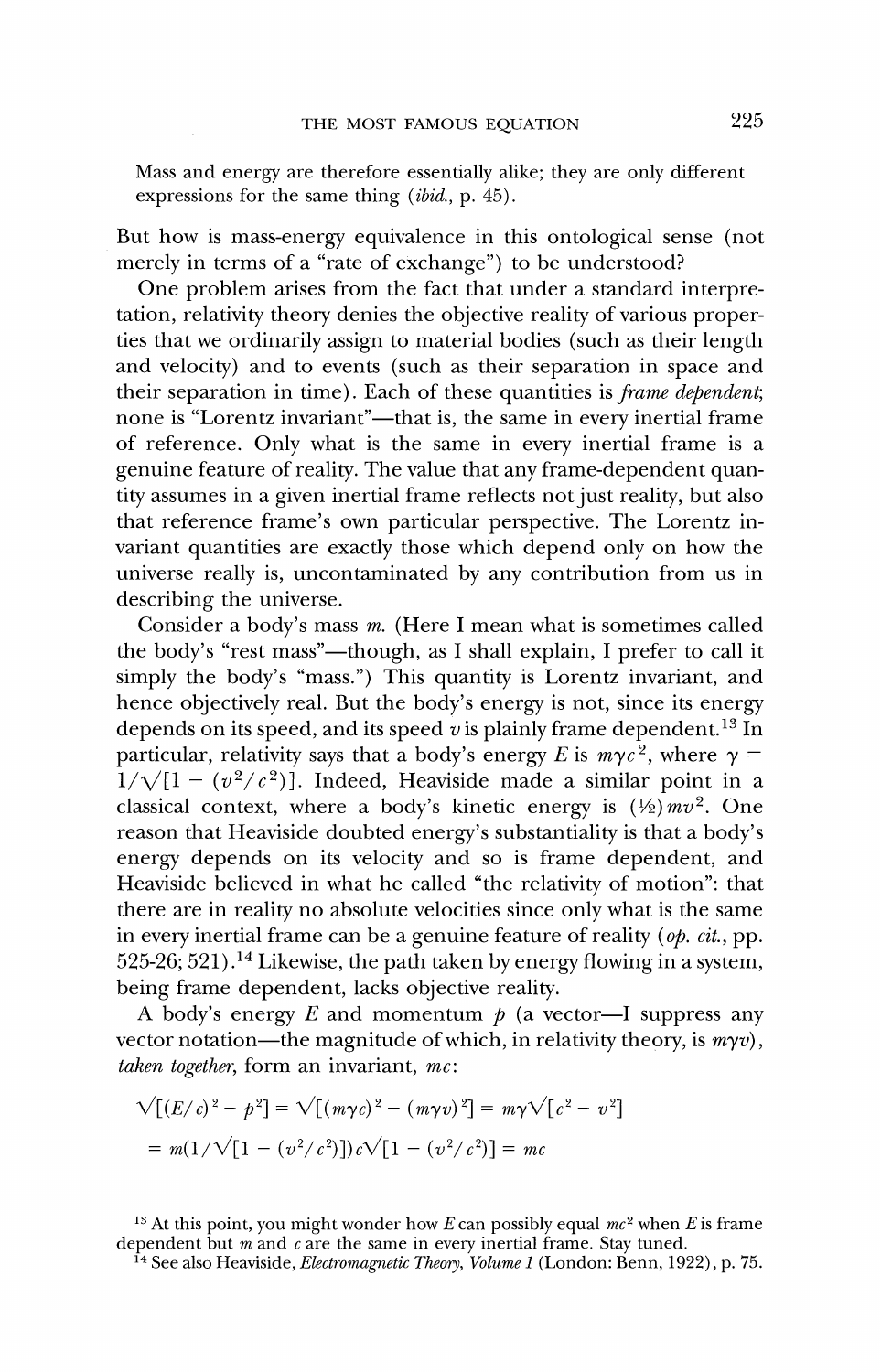**To appreciate this invariant, let us use space-time geometry. At a given moment, a body is associated with an energy-momentum 4-vector P. The lengths of P's three spatial components (along the x, y, and**  z axes) are given by the components  $p_x$ ,  $p_y$ , and  $p_z$  of the body's momentum, which equal  $m\gamma v_x$ ,  $m\gamma v_y$ , and  $m\gamma v_z$  (where  $v_x$ ,  $v_y$ , and  $v_z$ **are, respectively, the x, y, and z components of the body's velocity). In**  other words, the body's momentum  $p$  is the 3-vector formed by  $P$ 's spatial components. The temporal component of  $P$  is  $m\gamma c$ , which is **E/c. In Euclidean geometry, the square of the hypotenuse's length is, of course, the sum of the squares of the other two sides' lengths. But in space-time geometry, the square of a 4-vector's length is the square of its temporal component's length minus the square of the length of the 3-vector formed by its spatial components. Accordingly, the**  length of the 4-vector P is  $\sqrt{\left[ (E/c)^2 - p^2 \right]}$ , which (as we just saw) **equals the invariant mc. In short, P's length is an invariant quantity, though its decomposition into energy and momentum components is frame dependent, just as the electromagnetic field appears as different combinations of electric and magnetic fields from the standpoints of different inertial frames. Relativity thus unifies energy and momentum in exactly the same sense as it unifies the electric and magnetic fields.'5** 

Classically, a body's momentum  $p = mv$ , whereas relativistically,  $p =$  $m\gamma v$ . By calling a body's  $m\gamma$  its "relativistic mass" M, momentum in **relativity remains mass times velocity, and so an analogy can be drawn between relativistic and classical physics. Whereas m is invariant, M is**  not, since  $\gamma$  is obviously frame dependent in being a function of  $v$ . One version of our favorite equation,  $E = Mc^2$ , then follows from  $E$ =  $m\gamma c^2$ . The celebrated " $E = mc^2$ ," featuring the body's (invariant) mass *m*, holds only when the body is at rest (that is, when its  $p =$  $(0)$ <sup>16</sup> since  $E = mc^2$  then follows from the more general

$$
\sqrt{[(E/c)^2 - p^2]} = mc
$$

When the body is at rest ( $v = 0$ ), its  $\gamma = 1$ , and so its "relativistic mass" **my equals its mass m. That is why "m" is sometimes called the body's** 

<sup>&</sup>lt;sup>15</sup> That  $p$  is conserved in every inertial frame entails that  $E$  is so conserved as well, since  $p$  in one frame is a function of  $p$  and  $E$  in another. But this entailment alone **does not suffice to unify momentum and energy-does not reveal them to be nothing more than aspects of the same single real thing-any more than momentum, energy, and mass are unified in classical physics by the fact that momentum conservation follows from energy conservation and mass conservation in every inertial frame.** 

<sup>&</sup>lt;sup>16</sup> Thus the question posed in footnote 13 is answered:  $E = mc^2$  holds only for  $E$ in the  $p = 0$  frame.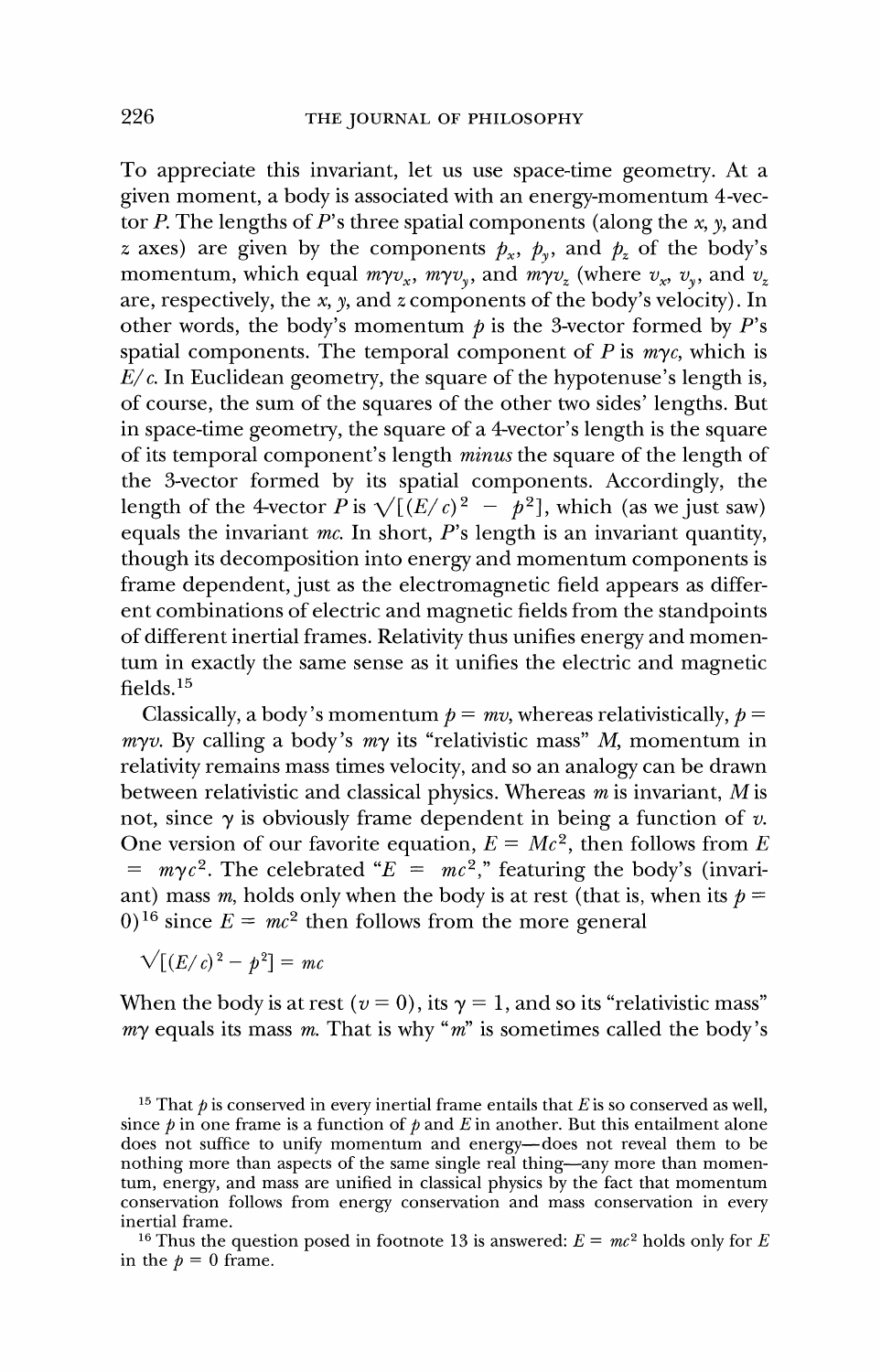**"rest mass": its "relativistic mass" when it is at rest. Because the so-called "relativistic mass" is not an invariant quantity (and the term Crest mass' refers back to 'relativistic mass'), the best thing to do in order to avoid confusing frame-dependent quantities with invariant ones is just to avoid the terms 'relativistic mass' and 'rest mass', and instead to stick solely with 'mass' for the invariant quantity symbolized m.17** 

**Now we can ask a question regarding the proper interpretation of**   $E = mc^2$ : Given that mass is a real property (since it is Lorentz **invariant) whereas energy is not, how can mass and energy be the same thing ("mass-energy") in the same sense that distance in miles measures the same real thing as distance in feet? Moreover, in what sense can mass be converted into energy (as when a tritium nucleus decays) when mass and energy are not on a par in terms of their reality? We shall look into this.** 

On the basis of  $E = mc^2$  (when  $p = 0$ ), Einstein<sup>18</sup> says that "[t]he mass of a body is a measure of its energy content" (in the  $p = 0$ **frame). But beware: this remark may mislead us by suggesting that energy content is a basic, objective fact whereas mass is merely some sort of indicator, symptom, or manifestation of energy. In fact, however, mass rather than energy is the Lorentz invariant, and hence real quantity.19 Accordingly, I cannot agree with remarks like Bertrand Russell 's20:** 

**[W]e must abandon attempts to say what energy is. We must say simply: there is something quantitative, to which we give the name "energy"; this something is very unevenly distributed in space; there are small regions in which there is a great deal of it, which we call "atoms", and are those in which, according to older conceptions, there was matter.... Mass is only a form of energy.... It is energy, not matter, that is fundamental in physics (ibid., pp. 27, 291).** 

**<sup>17</sup>That Einstein did not regard "rest mass" and "relativistic mass" as standing on the same ontological footing is evident from his many remarks urging others to introduce as "mass" only a quantity independent of motion. See Arthur Fine, "Appendix" to John Earman, "Against Indeterminacy," this JOURNAL, LXXIV, 9 (September 1977): 535-38, p. 538; and Lev Okun, "The Concept of Mass," Physics Today, XLII, 6 June 1989): 31-36.** 

**<sup>18</sup>"Does the Inertia of a Body Depend Upon Its Energy Content?" in The Collected**  Papers of Albert Einstein, Volume<sup>'</sup>2, pp. 172-74, see p. 174. See also his Relativity: The **Special and the General Theory (New York: Crown, 1931), pp. 55-56.** 

<sup>&</sup>lt;sup>19</sup> Of course, there is an objective fact regarding energy content *in the*  $p = 0$  *frame*, **but this is a cheap sort of objectivity: it holds in all frames because it refers to a specific frame.** 

**<sup>20</sup> Human Knowledge: Its Scope and Limits (New York: Simon and Schuster, 1948).**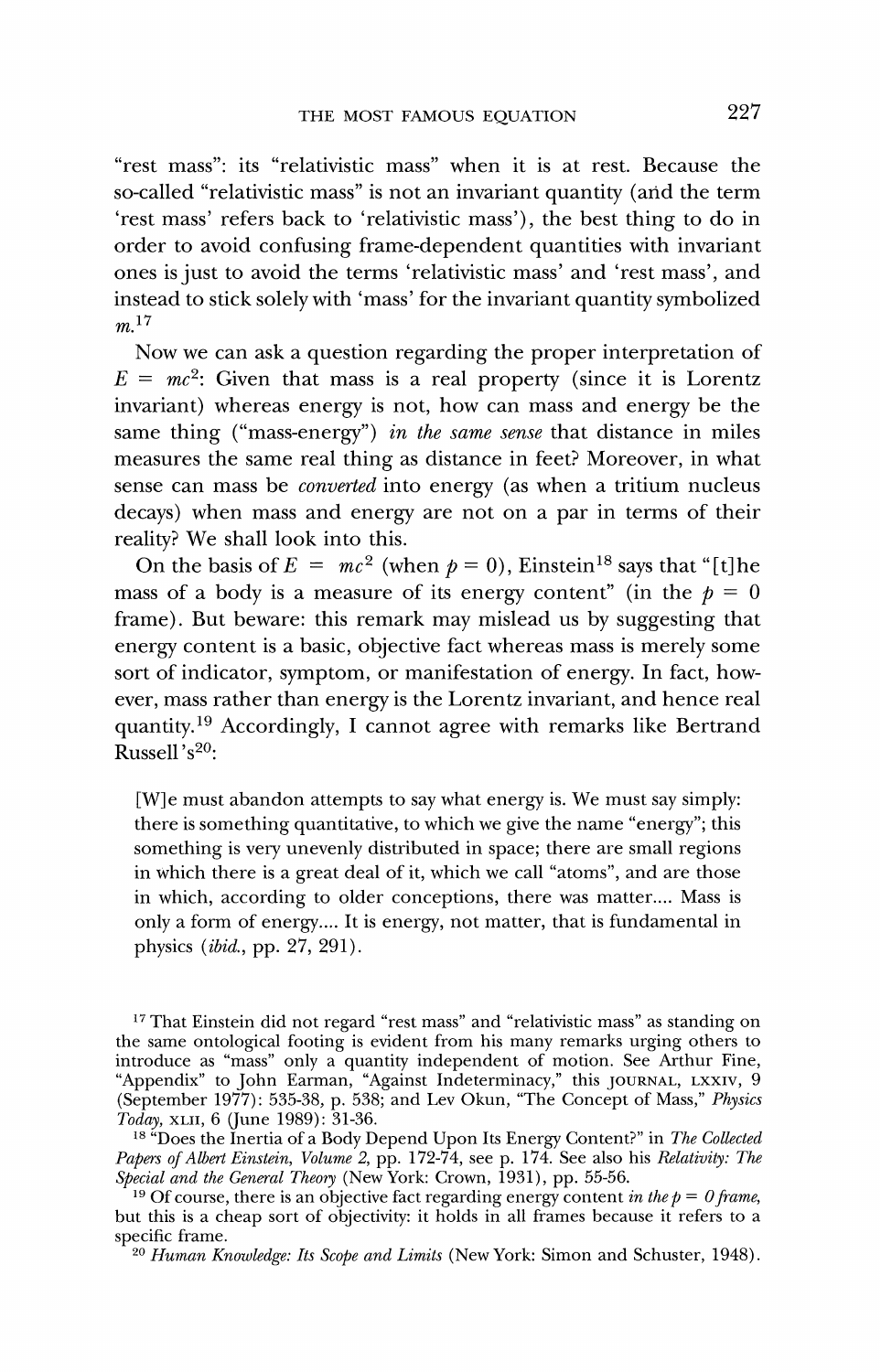How can mass really be nothing but concentrated energy<sup>21</sup> that **moves through space, "a form of bound energy,"22 when mass rather than energy is the invariant quantity? Because energy is not Lorentz invariant, it seems difficult to endorse these remarks from Werner Heisenberg23:** 

**Since mass and energy are, according to the theory of relativity, essentially the same concepts, we may say that all elementary particles consist of energy. This could be interpreted as defining energy as the primary substance of the world (ibid., p. 67).** 

**This kind of talk filters down to monographs for guiding physics teachers, such as one by Robert M. Cotts and Robert W. Detenbeck,24 which says, "Energy appears in still another wonderful disguise as mass itself " (ibid., p. 66).** 

**Here is a final issue regarding the ontological significance of Einstein's famous equation. In any inertial frame, a closed system's total energy and total momentum (as defined relativistically) are each "conserved." That is, in any inertial frame, the system's total energy does not change as time passes, and likewise for its total momentum. (But these totals differ in different inertial frames; total energy and total momentum are frame dependent and therefore not real.) Since**   $E$  and  $p$  are conserved and we just saw an equation by which  $m$  is determined by  $E$  and  $p$ , a closed system's total  $m$  must be conserved **in any inertial frame. But we saw earlier that when mass "turns into" energy (as in the decay of a tritium nucleus), there is a "mass defect" and so, apparently, mass fails to be conserved. (In these cases, text**books commonly refer to some "missing mass"  $\Delta m$ .) We must look **into how mass conservation can be reconciled with "mass defects."** 

### **II. WHAT IS MASS?**

**In classical physics, a body's mass is often interpreted as the amount of some "stuff' (matter) of which the body is made. In relativity, however, this interpretation cannot be correct. That is because properties that represent the quantity of some "substance" must obey the following principle: the total quantity of some sort of stuff in a system is the sum of the various quantities of that stuff belonging to the** 

**23 Physics and Philosophy (London: George Allen and Unwin, 1958). The difficulties for understanding energy as a locally well-defined, conserved quantity become even more substantial as we pass to the general theory of relativity. See Carl Hoefer, "Energy Conservation in GTR," Studies in History and Philosophy of Modern Physics 31B, 2 (June 2000): 187-99.** 

**<sup>21</sup>Hermann Weyl, Space, Time, Matter (New York: Dover, 1922), p. 200.** 

**<sup>22</sup>Hans Pagels, The Cosmic Code (New York: Simon and Schuster, 1982), p. 37.** 

**<sup>24</sup> Matter in Motion (Seattle: Washington UP, 1966).**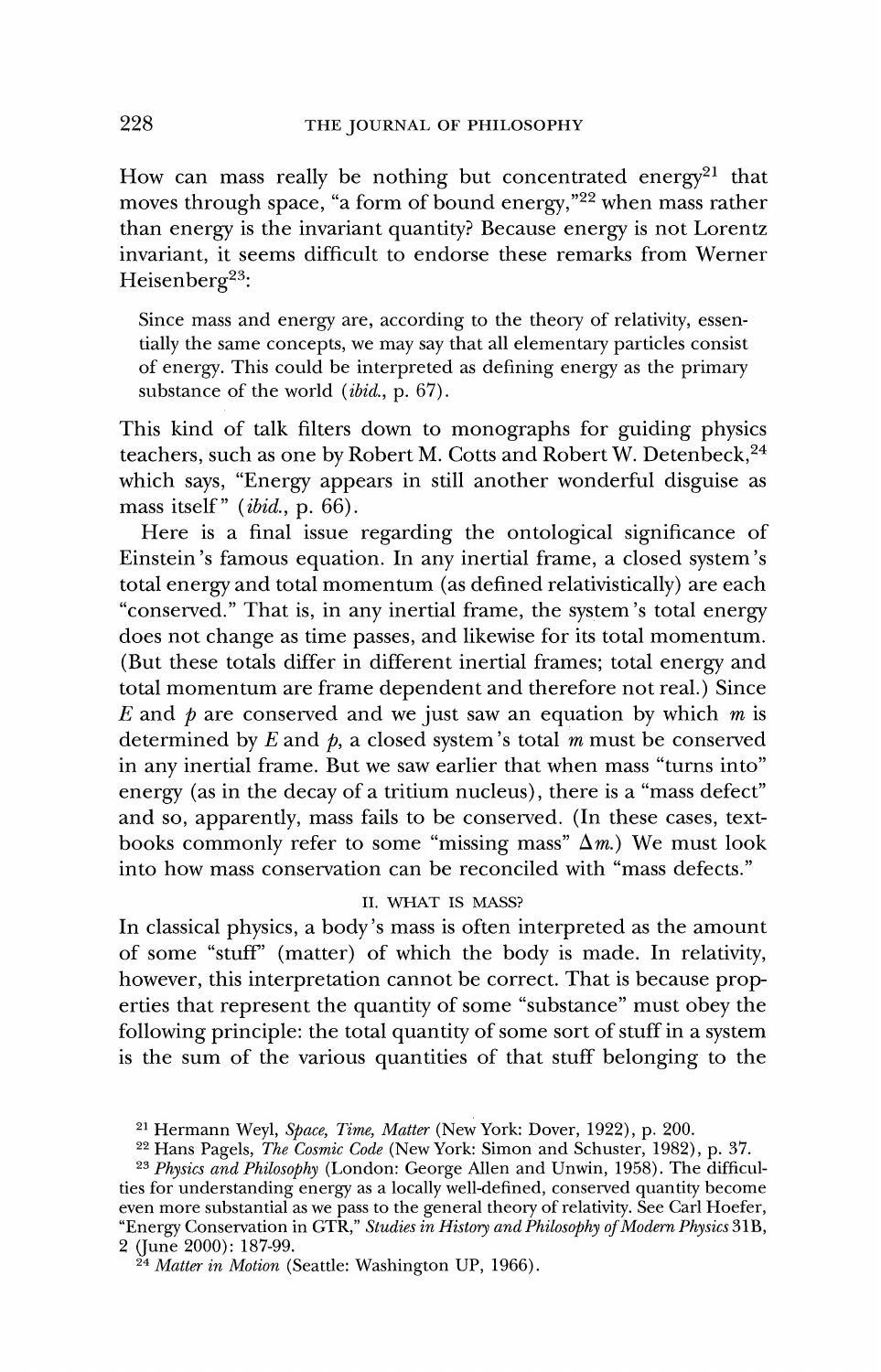**system's parts (where those parts are finite in number, nonoverlapping, and together exhaust the system).25 For example, since the density of a whole is not the sum of the densities of its parts, density does not measure the amount of some stuff, and similarly for temperature and velocity. On the other hand, mass in classical physics is "additive" in this way. But in relativity, mass is not additive.** 

To see this, let us work in an inertial frame in which  $p = 0$ . (There **always exists such a frame, and since mass is invariant, the result in that frame is applicable to any other inertial frame.) Then (as I have already mentioned)** 

$$
E = mc^2
$$

**Consider a system of finitely many constituents, where each exerts on the others only negligible forces when they are not in contact-such as a gas consisting of many molecules.26 Since the system's total**  energy is the sum of the energies  $E_1, E_2, \ldots$  of its constituents, we have

 $m = (1/c^2) [E_1 + E_2 + ...]$ 

**Recall that for any constituent (say, the ith one),** 

$$
E_i = m_i \gamma_i c^2 = m_i c^2 / \sqrt{[1 - (v_i^2/c^2)]}
$$

Now for any x where  $x^2 < 1$ ,

$$
1/\sqrt{[1-x]} = 1 + (1/2)x + [(1\cdot 3)/(2\cdot 4)]x^2 + [(1\cdot 3\cdot 5)/(2\cdot 4\cdot 6)]x^3 + ...
$$

Let x be  $(v_i^2/c^2)$ . If  $v_i$  is low compared to c, then the terms with  $x^2$ **and higher powers of x are negligible, and so we can use the approximation** 

 $E_i \approx m_i c^2 + (1/2) m_i v_i^2$ 

Notice that this is just  $m_i c^2$  plus the *i*th constituent's classical kinetic energy. Substituting for  $E_1, E_2,...$ 

$$
m \approx (1/c^2) [m_1 c^2 + (1/2) m_1 v_1^2 + m_2 c^2 + (1/2) m_2 v_2^2 + ...]
$$

**and so** 

**<sup>25</sup>See Norman Robert Campbell, Foundations of Science (New York: Dover, 1957), pp. 282-83, 286 [originally Physics: The Elements (New York: Cambridge, 1920)]. For**  related discussion, s **+** Helen Morris Cartwright, "Amounts and Measures of **Amount," Nofts, ix, 2 (May 1975): 143-64, pp. 147-49.** 

**<sup>26</sup>This restriction means that there is no potential energy, there are no fields, and so forth; in classical terms, the only energy is kinetic energy. I relax this restriction in chapter 8, section 5 of my Locality, Fields, Energy, and Mass and go on to examine the mass possessed by the electromagnetic field.**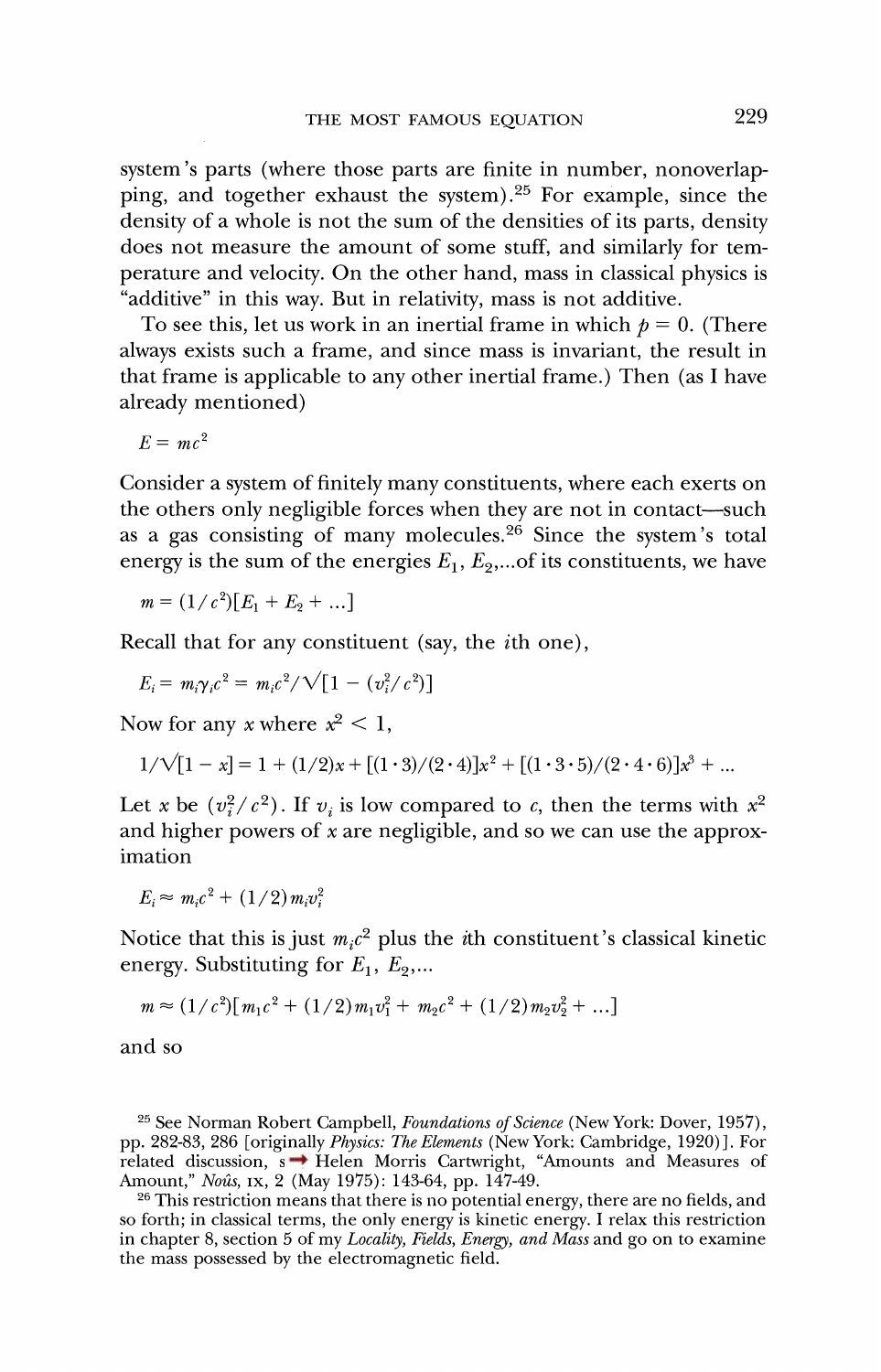$$
m \approx [m_1 + m_2 + ...] + (1/c^2)[(1/2)m_1v_1^2 + (1/2)m_2v_2^2 + ...]
$$

**Hence, the system's mass m exceeds the sum of its constituents' masses. (They differ by an amount that reflects the constituents' kinetic energies in the frame where the system has zero total momentum. This will shortly be important.) So we cannot think of a body's mass as the amount of matter that forms it, where matter is a "stuff."** 

**Note that the system's mass is the sum of its constituents' relativistic**  masses  $m_i \gamma_i$  in the frame where  $p = 0$ . That is because in that frame,

$$
m = (1/c2)[E1 + E2 + ...] = (1/c2)[m1\gamma1c2 + m2\gamma2c2 + ...]
$$
  
= m<sub>1</sub>\gamma<sub>1</sub> + m<sub>2</sub>\gamma<sub>2</sub> + ...

**But since a body's relativistic mass is frame dependent, it is not the body's quantity of any sort of real "stuff." So the fact that the system's (invariant) mass is the sum of its constituents' relativistic masses in**  the  $p = 0$  frame does not show that the system's mass is its total **quantity of some sort of "stuff' of which it is made.** 

**Bearing in mind that mass is not additive, consider the following argument, some version of which appears in most relativity texts.**  Suppose two bodies, each of mass  $m_0$ , crash into each other and stick together, forming one body at rest of mass  $m_1$ . In the words of one **fine text by Robert Resnick and David Halliday27:** 

**[Although] the total energy E of the system of particles will..be conserved [and] relativistic mass is conserved in this collision, rest mass [what**  I am calling simply "mass"] is not;  $m_1$ , the rest mass after the collision, is greater than  $2m_0$ , the rest mass before the collision.... After the colli**sion, no kinetic energy remains. In place of the "lost" kinetic energy, there appears internal (thermal) energy, recognizable by the rise in temperature of the colliding particles....** [By  $E = mc^2$ .] (increase in **thermal energy)** = (increase in rest mass)( $c^2$ ). Thus we see that the **decrease in kinetic energy for this isolated system is balanced by a corresponding increase in mass energy... (ibid., p. 110).** 

**So the text says that although the system is "isolated," mass is not**  conserved! This is not correct. In this argument, the sum  $2m_0$  of the masses before the collision is shown to be unequal to the mass  $m_1$  of the body formed in the collision. But  $2m_0$  is not "the rest mass before **the collision" (that is, the mass of the system before the collision) because mass is not additive. The argument that mass is not conserved rests on the mistaken assumption of mass's additivity. To say that** 

**<sup>27</sup>Basic Concepts in Relativity and Early Quantum Theory (New York: Wiley, 1985, 2d**  ed.). I have substituted ' $m_1$ ' for their symbol for the resultant body's mass.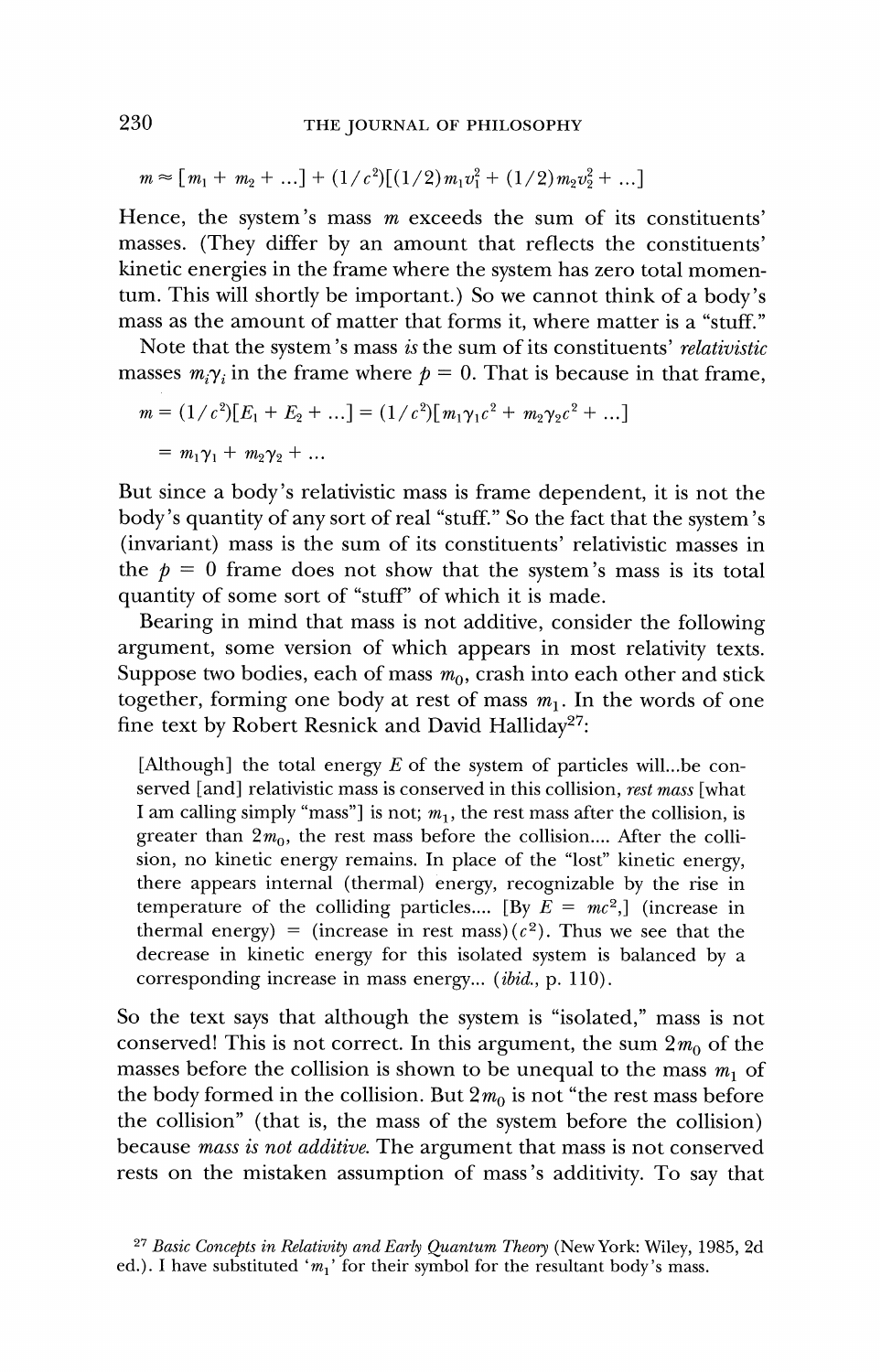**energy is conserved whereas mass is not helps to make energy seem like some sort of real stuff, leading to remarks like Heisenberg's (already quoted). Of course, it is also simply confusing for the text I have quoted to say on one page that the isolated system's rest mass is not conserved and on the very next page that "if we consider a closed system.. .then we may regard the rest mass of the body (or of the system) as constant."** 

**If a body's mass is not its total quantity of some sort of stuff of which it is made, what is a body's mass? A body's mass is the property it possesses which determines the acceleration it undergoes in re**sponse to a force:  $F = p'$  (as in classical physics), where in relativity,  $p = m\gamma v$  and p' is the rate at which p is changing. When referring to **a body's "mass," then, we must be thinking of that body as a thing that can feel a force and respond to it (by moving) as a unit. Nevertheless, no macroscopic body is elementary; any macroscopic body is also a system of bodies. Its motion, then, is nothing but the motions of its constituents, and these motions are determined by their masses and the forces that they feel. The remarkable fact is that the law of nature by which the constituents' motions are determined by their masses and the forces they feel is the same as the law by which the macroscopic**  body's motion is determined by its mass and the forces it feels:  $F = p'$  $=$   $(m\gamma v)'$ . In other words, the law "scales up."<sup>28</sup>

**Let us see precisely why this fact is so remarkable. Macroscopic bodies are presumed to have elementary constituents (that is, constituents having no constituents themselves) and there is a law relating the force felt by an elementary constituent, the constituent's motion in response to that force, and a single parameter characterizing the constituent. This need not have been; we can imagine a universe in which a constituent's motion in response to forces is determined in different ways by several of its properties (such as its shape, volume, and chemical activity) rather than there being a single parameter (its "mass") that captures everything about the constituent affecting its motion in response to a force. But from the fact that such a parameter exists for elementary bodies, it does not follow that a single parameter characterizing the macroscopic body is all that is needed to allow its motion to be related to the force that it experiences. If a body's "mass" is defined as that single parameter, then even given the remarkable fact that the fundamental constituents of macroscopic** 

**<sup>28</sup>A similar remark appears in Richard Feynman, Robert Leighton, and Matthew Sands, The Feynman Lectures on Physics, Volume 1 (Reading, MA: Addison-Wesley, 1963), p. 19-2. For related discussion, see David Bohm, The Special Theory of Relativity (New York: Routledge, 1996), pp. 82-85, 110-18.**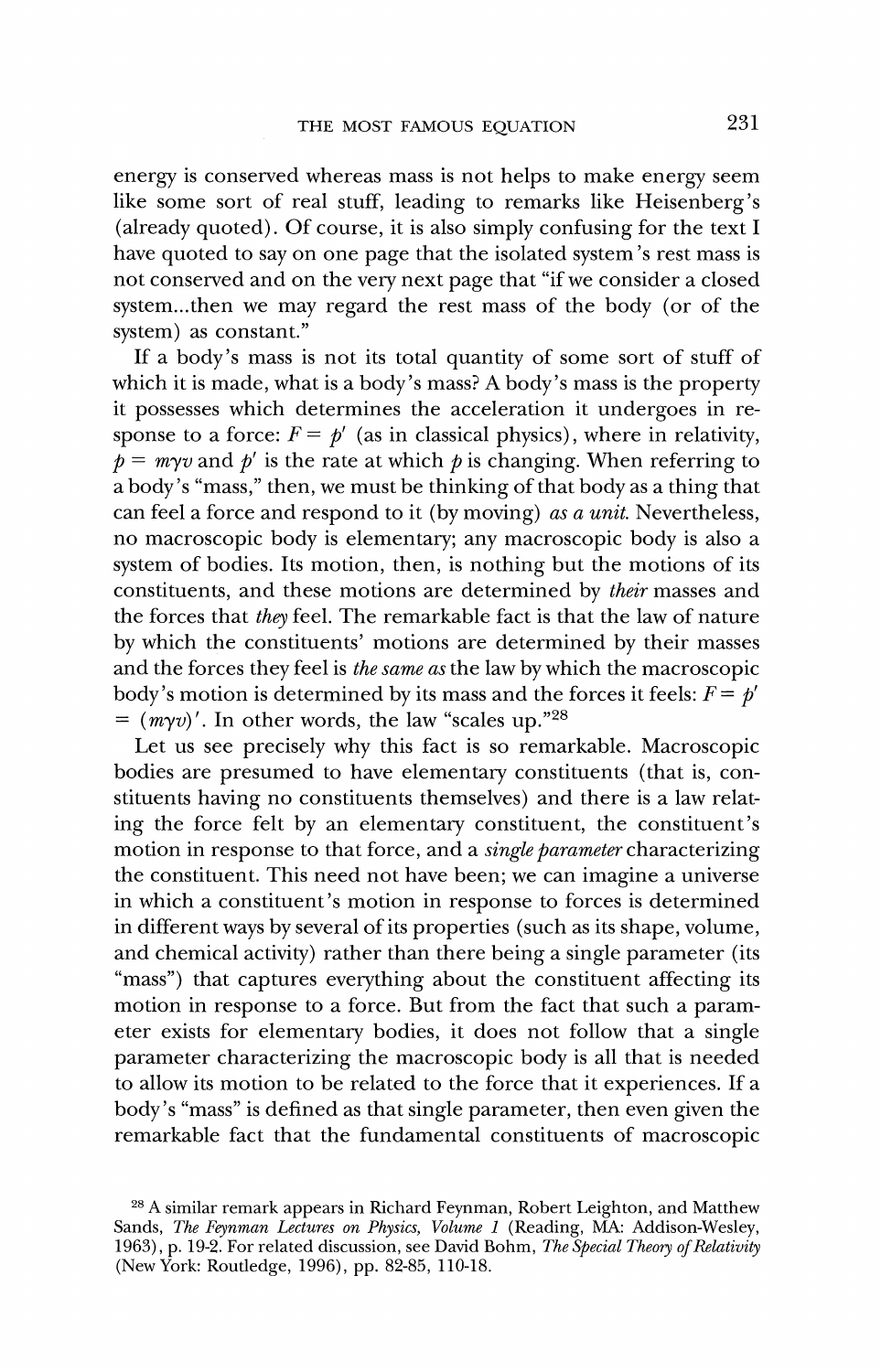**bodies have masses, it is a remarkable fact that macroscopic bodies have masses too.** 

**Furthermore, from the fact that macroscopic bodies have constituents with masses and that macroscopic bodies have masses too, it does not follow that the law by which the elementary constituents' motions are determined by their masses and the forces they feel is the same as the law by which the macroscopic body's motion is determined by its mass and the forces it feels. If a body's "mass" is defined as the quantity with which it is associated that plugs into the particular law relating an elementary body's motion to the forces it feels, then once again, it is a remarkable fact that macroscopic bodies have masses too.** 

**In short, neither of these conceptions of what mass is requires that macroscopic bodies have masses, even considering that their elementary constituents do. Furthermore, given either of these conceptions of mass and that a macroscopic body has a mass, there is nothing inevitable about its mass being the sum of its elementary constituents' masses (as is the case classically but not relativistically). So these conceptions of mass should inoculate us against the temptation to think that a body's "mass" is defined as the quantity of matter composing it.** 

**It is certainly convenient for us that in order to predict a macroscopic body's motion in response to a force exerted upon it from outside it (an "external force"), we do not need to determine how each of its constituents responds to the various forces exerted upon it by other constituents ("internal forces"). We can simply think of the macroscopic body's mass m as if it were concentrated in a point particle located at the body's "center of mass" and then determine this particle 's response to the external force. It is also convenient that the law governing this response is the same as the law governing the responses of the body's elementary constituents to the forces they feel. Otherwise, our investigations into the behavior of macroscopic bodies would not necessarily have left us well equipped to understand the behavior of their elementary constituents.** 

**Let us see exactly why in classical physics, Newton's second law**   $(F= ma,$  where *F* is a force felt by a body of mass *m* and *a* is the body's **acceleration in response to that force) "scales up" in that it governs the motions not only of the elementary bodies, but also of the center of mass of a system of those bodies. To simplify the discussion, suppose there are only three elementary bodies, each exerting forces**  on the others. Let  $m_i$  be the *i*th body's mass, and let  $a_{ii}$  be the **component of the ith body's acceleration that is caused by the force**   $F_{ij}$  exerted by the *j*th body on the *i*th body. By Newton's second law,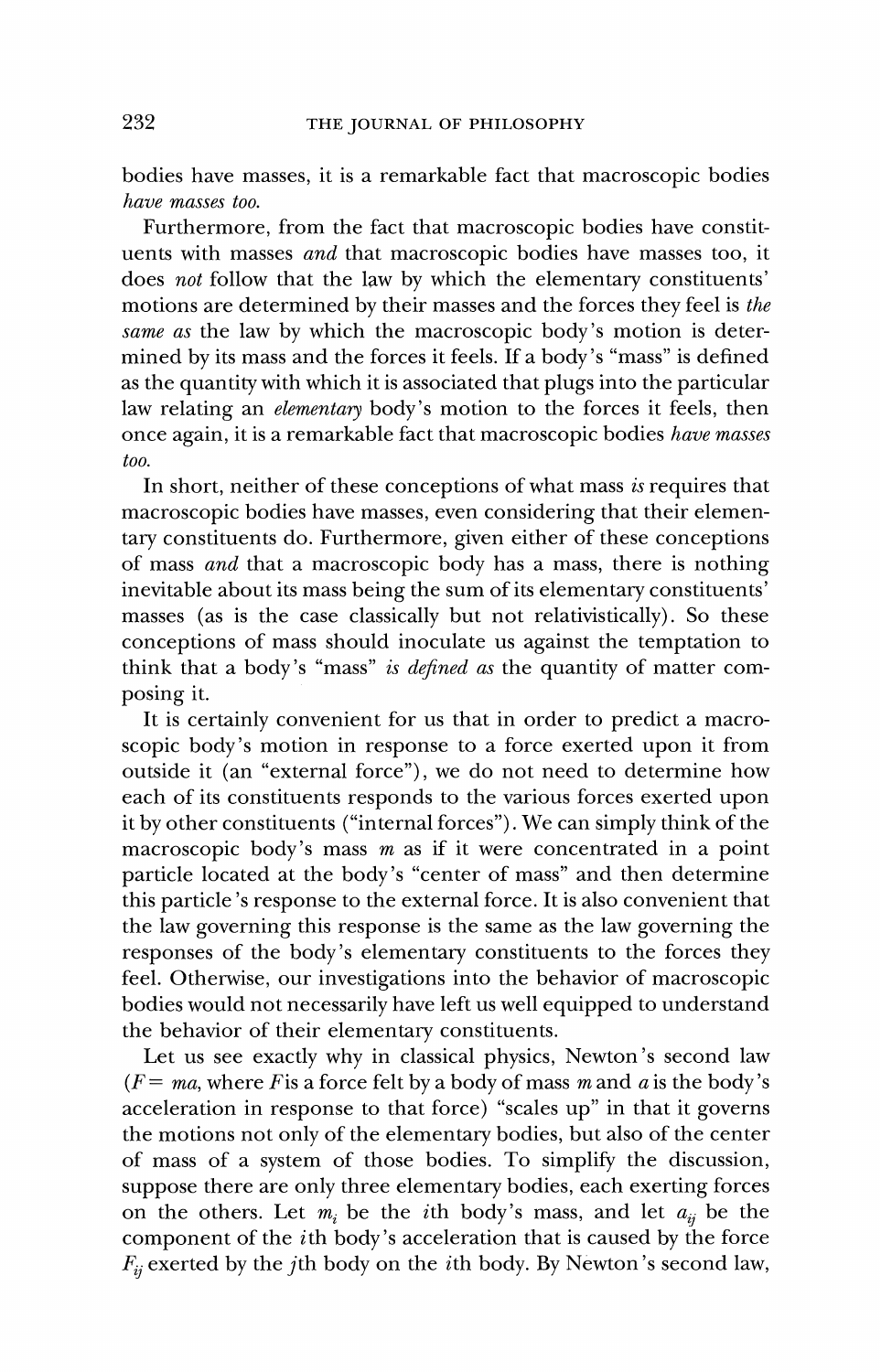$F_{ii} = m_i a_{ii}$ . By Newton's third law ("Every action has an equal and **opposite reaction"),**  $F_{ii} = -F_{ii}$ , and so  $m_i a_{ii} = -m_i a_{ii}$ . Now consider **bodies 2 and 3 as forming a single system of bodies. Let us see why that system's motion is likewise governed by Newton's second law. The system 's center of mass is a kind of average of the positions of the system's constituents. Each constituent's contribution to the average is proportional to its mass. So the system 's center of mass is a weighted**  average of its constituents' positions—weighted by their masses. If  $x_i$ is the position of the *th body, then the position*  $*x*$  *of the center of* **mass of the system composed of bodies 2 and 3 is given by** 

$$
x = [m_2x_2 + m_3x_3]/[m_2 + m_3]
$$

**For Newton's second law to govern this system's motion would be for the force exerted on the system (namely, the sum of the forces exerted on the system's constituents by body 1, the body outside the**  system:  $F_{21} + F_{31}$  to equal the system's mass  $(m_2 + m_3)$ ; in classical **physics, mass is additive) multiplied by the acceleration a of its center of mass. From the above equation for x, it follows that** 

 $a = \frac{m_2a_2 + m_3a_3}{m_2 + m_3}$ 

**So Newton's second law governs the system's motion if and only if** 

$$
F_{21} + F_{31} = (m_2 + m_3)a = (m_2 + m_3)[m_2a_2 + m_3a_3]/[m_2 + m_3]
$$
  
=  $m_2a_2 + m_3a_3$ 

**By Newton's second law applied to the constituents,** 

$$
m_2 a_2 = F_{21} + F_{23}
$$
  

$$
m_3 a_3 = F_{31} + F_{32}
$$

**So Newton's second law governs the system's motion if and only if** 

$$
F_{21} + F_{31} = F_{21} + F_{23} + F_{31} + F_{32}
$$

**But this is obviously true since (by Newton's third law)** 

$$
F_{23} = -F_{32}
$$

**So the system consisting of bodies 2 and 3 behaves in relation to body 1 in just the way that one elementary body behaves in relation to another. (By expanding the system to encompass more and more elementary bodies, we could work up to the conclusion that macroscopic bodies obey Newton's second law.) Thus, it takes the cooperation of Newton's third law for Newton's second law to scale up. Since either or both these laws could have been different, there is**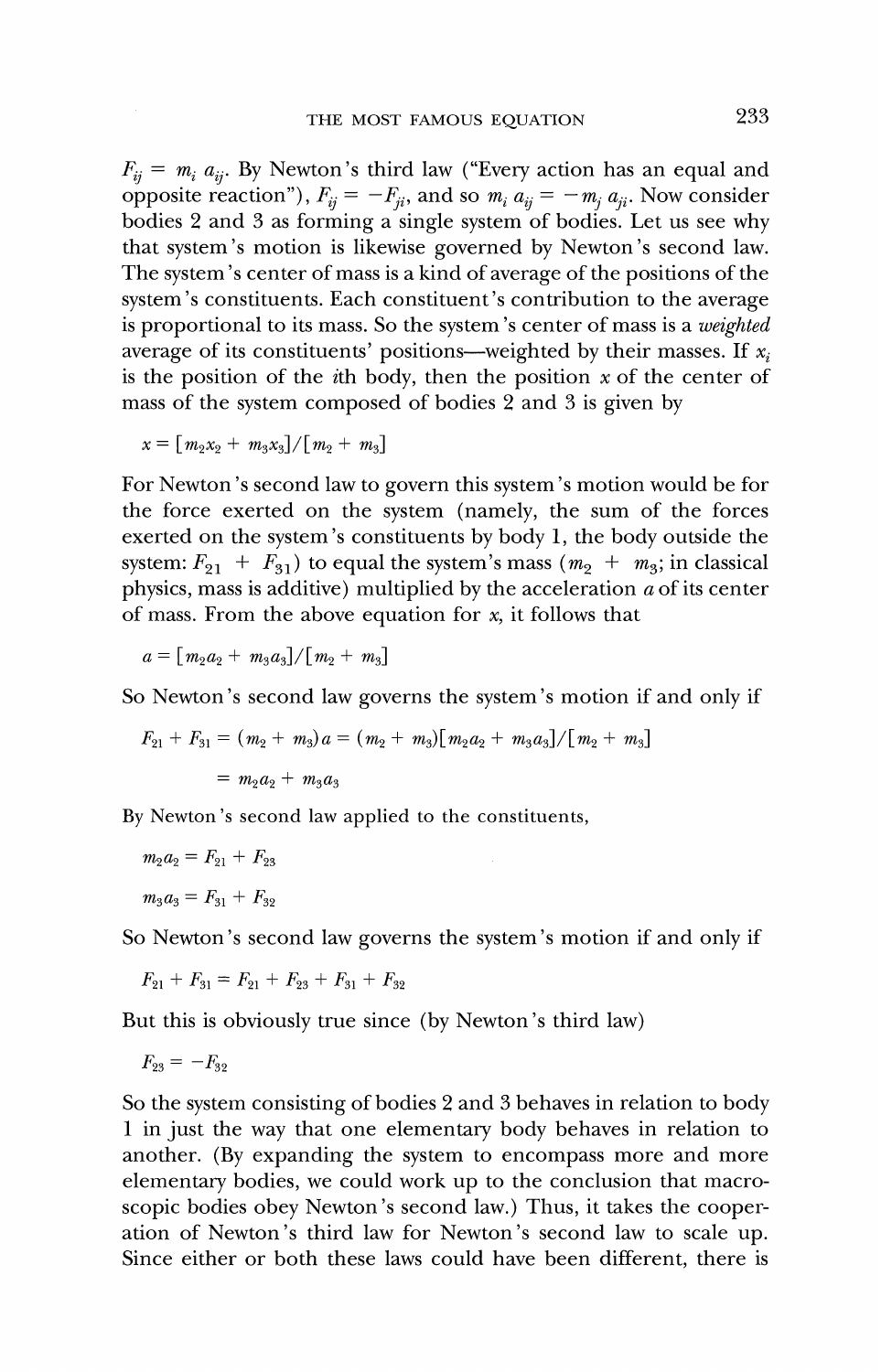**nothing logically mandatory about the fact that the law relating a body's motion to the forces it feels scales up.** 

**It is likewise the case in relativity theory that a collection of bodies behaves as a single body with a mass m located at the collection's center of mass. According to relativity, the system's center of mass is the weighted average of its constituents' positions-weighted by their energies (or, what comes to the same thing, their relativistic masses):** 

 $x = \frac{m_1 \gamma_1 x_1 + m_2 \gamma_2 x_2 + \ldots}{m_1 \gamma_1 + m_2 \gamma_2 + \ldots}$ 

**(This formula is restricted to the case where the constituents exert forces on one another only when they are in contact-in other words, when no fields are involved. At the start of this section, I restricted myself to this case for the sake of simplicity.) For example, if the system is closed (that is, feels no external forces), then (since it behaves as a single body) its center of mass undergoes no acceleration. Notice that the weights in the weighted average are frame**dependent quantities (since the *i*th weight involves  $\gamma_i$ , which is a **function of the ith body's velocity, which is obviously frame dependent). So the location of the system's center of mass is not Lorentz invariant.** 

**Now we are in a position to appreciate the key point.** 

**III. THE CONVERSION OF MASS TO ENERGY IS NOT A PHYSICAL PROCESS (OR VICE VERSA)** 

The frame in which the system's total  $p = 0$  is the frame in which the **system's center of mass is at rest. As we have already seen, the system's mass increases as the kinetic energies of its constituents increase in**  the  $p = 0$  frame—that is, as its constituents move about more quickly **relative to the system's center of mass. That is because in this frame, the system's** 

 $m = E/c^2 = (1/c^2)[E_1 + E_2 + \dots]$ 

and so any increase  $\Delta E$  in the constituents' total kinetic energy contributes  $\Delta E / c^2$  to the system's mass, though it has no effect on **any constituent's mass. Imagine, for example, a ball of hot gas, its molecules whizzing around randomly. We add to the constituents' total kinetic energy by heating the gas. We thereby increase the gas's mass. In what sense is this the "conversion" of energy into mass?** 

**Suppose that initially we think of the gas as a collection of molecules, each with its own mass. In other words, we treat each of these bodies as individually feeling forces and being accelerated by them, its acceleration depending on its mass. Accordingly, we characterize the heat as having boosted various molecules' kinetic energies, but**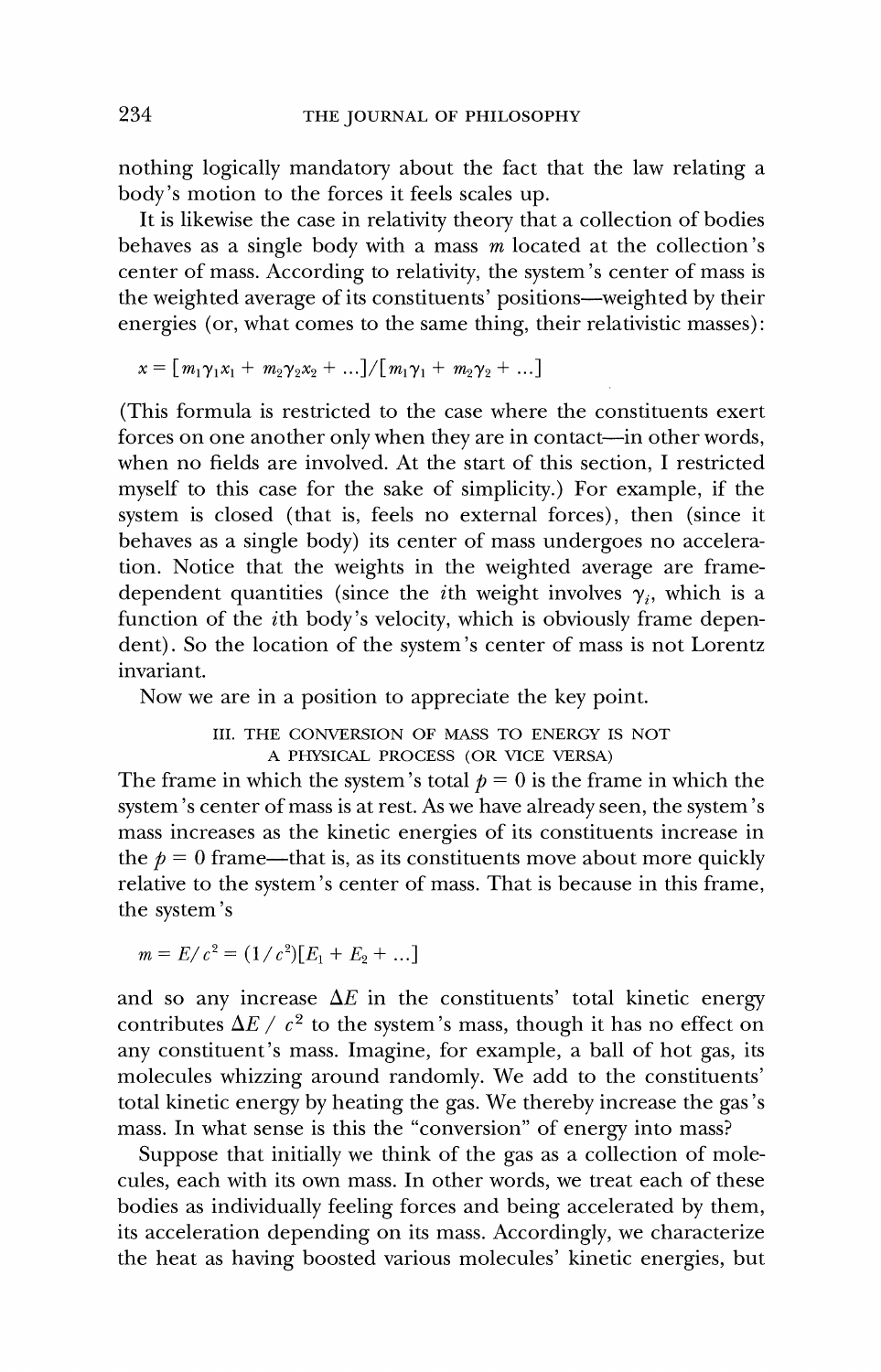**not their masses. Suppose we then change our perspective by considering the ball of gas as a single body that feels external forces and moves about as a unit. From this perspective, the kinetic energy contributed by the heat becomes part of the gas's mass. This "conversion" of energy into mass is not the transformation of one kind of stuff into another, since neither energy nor mass is a kind of stuff or measures the amount of some kind of stuff (energy because it is not Lorentz invariant, mass because it is not additive). But more importantly, we have just seen that this "conversion" of energy into mass is not any kind of real physical process taking place in nature. We "converted" energy into mass simply by changing our perspective on the gas: from treating it as many bodies to treating it as a single body.** 

**Let us see that again. Suppose we begin by treating the gas as a single body. The body is heated. Heat energy flows into it and its mass increases by an equivalent amount. It looks like energy is being converted into mass; fluid, gossamer energy has "solidified" or "congealed" into matter, "the extended hard 'stuff with which we are all familiar" (in Zahar's words). I argue, however, this is not a real process; rather, it is just an artifact of the perspective we have adopted. No such "conversion" occurs on a different perspective. Let us begin the gas's story again and this time, let us treat the gas as many bodies. We find no energy being transformed into matter as the heat is being added to the gas-so long as we continue to regard the gas as many bodies; none of those bodies increases its mass while the gas is heating up. The heat energy goes into their kinetic energies relative to the gas's center of mass.** 

**So on the first perspective, energy was converted into mass, whereas on the second, no such conversion occurred. Furthermore, at whatever point in the story we choose to switch our perspective on the gas, we can make it appear that at that point, energy is being transformed into mass- even if at that point, heat is no longer being added to the gas! Again let us begin by treating the gas as many bodies, and let us maintain this perspective throughout the heating of the gas. Suppose the heat source is then shut off. Nothing more is now happening to the gas. But we decide at this point to shift our perspective in telling the gas's story; henceforward we treat the gas as a single body. In this shift, the gas molecules' total kinetic energy (in**  the  $p = 0$  frame) contributes an equivalent amount to (and so **"becomes part of") the gas's mass. But obviously, no physical change accompanies this "transformation"; again, nothing is happening to the gas. This "conversion" of energy into mass is not a physical process. Thus, whether and when a conversion of energy into matter occurs in the story of the gas depends on the perspective from which**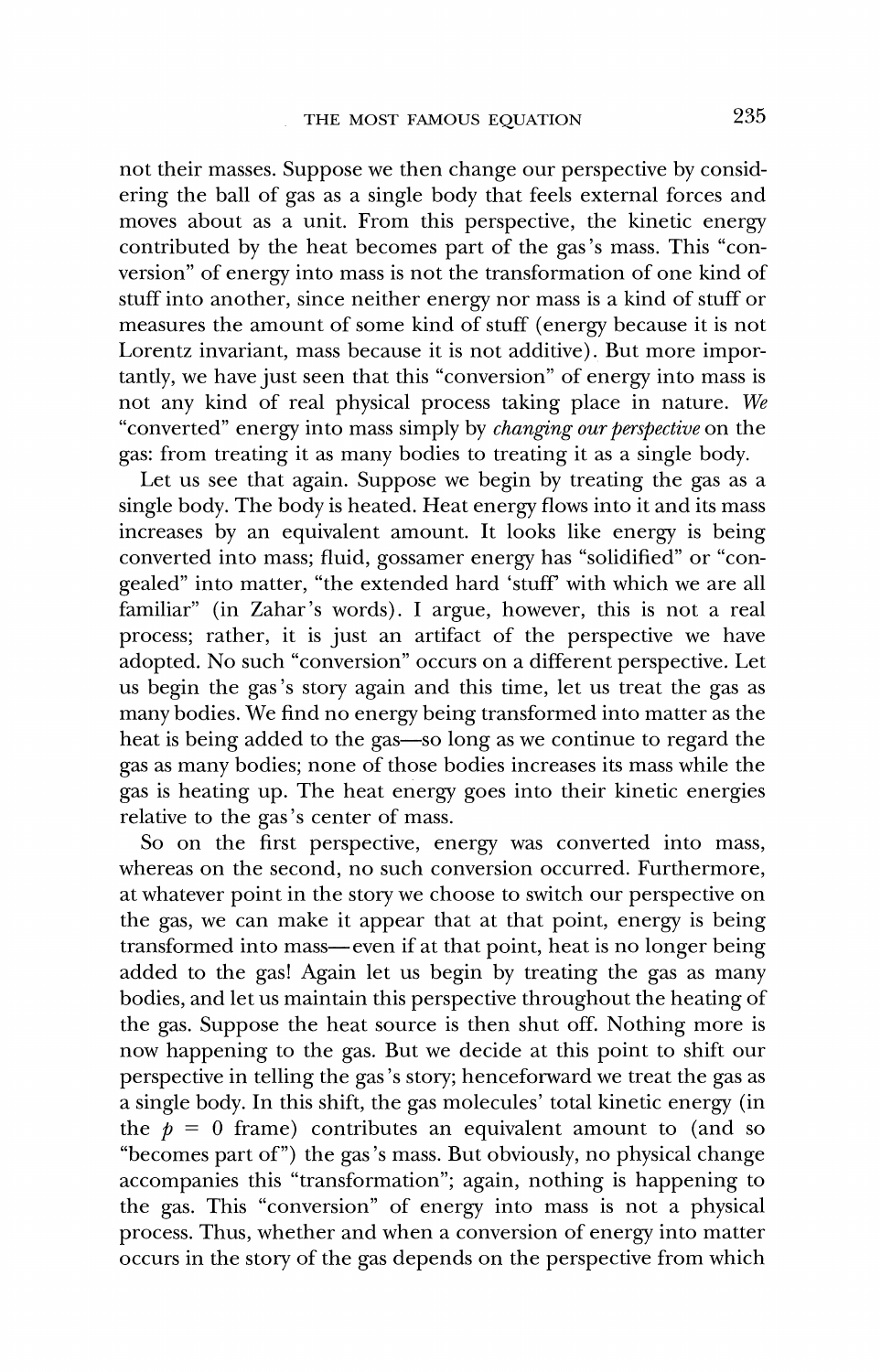**we elect to tell that story and any shifts of perspective we make in the course of telling it.** 

**The distinction between forms of "internal" and "external" energy is often drawn by relativity texts.29 But the point is seldom made that because this distinction is a scientific convention, so is the "conversion" of energy to mass or vice versa. As far as science is concerned, the line between bodies-between "internal" and "external"-is a convention (that is, not built into the universe, but rather drawn onto it by us) because of the remarkable fact that I emphasized in the previous section: that any system is characterized by a mass determining the way it responds (by moving as a unit) to the forces it feels as a whole (that is, to external forces). As Einstein30 says: "Every system can be looked upon as a material point as long as we consider no processes other than changes in its translation velocity as a whole" (ibid., p. 225).** 

**A shift in "perspective" (not reference frame!), in what are being treated as single bodies, obviously takes place in the course of the textbook discussion (quoted earlier) of two bodies colliding and subsequently sticking together. The text treats the system as initially consisting of two bodies, each with its own mass. But the text regards the system after the collision as forming a single body. The "conversion" of energy into mass in this case is an artifact of this shift in perspective.** 

**Sometimes, a shift in perspective is much subtler. Return to the tritium nucleus (one proton, two neutrons) that decays into a helium-3 nucleus (two protons, one neutron) and an electron and antineutrino that fly off at high speed. There is a "mass defect" in that the masses of a helium-3 nucleus, an electron, and an antineutrino add up to less than the mass of a tritium nucleus. The missing mass is said to have been "converted" to the kinetic energies of the resulting bodies. But this "conversion" of mass into energy is not real; it is an illusion produced by a subtle shift in our perspective. (The transformation of the tritium's neutron into a proton, an electron, and an antineutrino is, of course, a real occurrence.) We treated the system as initially forming a single body: a tritium nucleus. But we treated the system after the decay as consisting of three bodies, each with its own mass. The system's mass after the decay is the same as the system's mass before the decay. There is no "mass defect" here; mass is conserved. The "mass defect" appears to arise from the fact that the** 

**<sup>29</sup>See, for example, Resnick and Halliday, pp. 111-12.** 

**<sup>30</sup>"Elementary Derivation of the Equivalence of Mass and Energy," Bulletin of the American Mathematical Society, XLI, 4 (April 1935): 223-30.**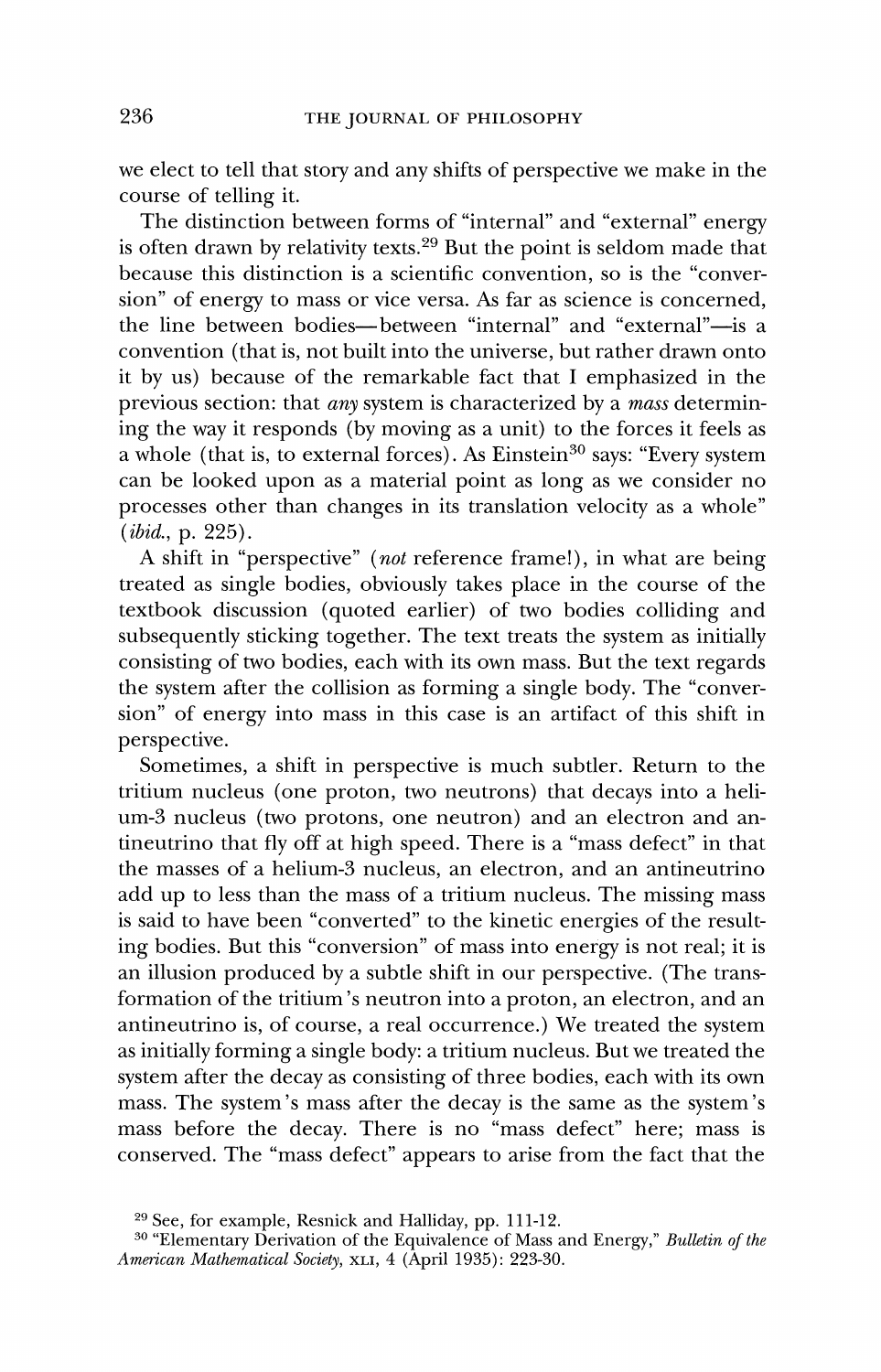**sum of the three masses after the decay is less than the system 's mass before the decay (the difference reflecting the three bodies' kinetic**  energies in the  $p = 0$  frame). But the sum of the three masses after **the decay is less than the system's mass after the decay. Mass is not additive, and our expectation that it is additive (arising because we expect it to measure the amount of some stuff) leads us to refer to a**  "mass defect"—to ask where the "missing mass" has gone and to **conclude that it has turned into energy. The "mass defect" results not from some physical transformation of matter-stuff into energy-stuff, but rather from our illicitly trying to view the system from two different "perspectives" at the same time.** 

**Thus, the conservation of mass does not conflict with the original tritium nucleus's mass exceeding the sum of the postdecay bodies' masses. The "mass defect" is not real; it is produced not by the decay of the tritium nucleus, but by our treating the postdecay system as a collection of bodies even while treating the predecay system as a**  single body. The fact that  $\Delta m$  of the system's initial mass "becomes" energy  $(\Delta m) c^2$  when we think of the postdecay system as a collection **of bodies, each with its own mass, does not mean that mass is really nothing but energy or that mass and energy are like distance in feet and in miles- different ways of measuring the same property. Again, the "conversion" of mass into energy occurs because we have shifted our perspective, not because the nucleus has decayed. Unlike the conversion of a caterpillar into a butterfly, the conversion of mass into energy (or vice versa) is not a physical process.** 

A body's energy  $m\gamma c^2$  is its kinetic energy plus  $mc^2$ . Since this latter **energy depends only on its mass, we can think of its mass as "associ**ated with" a certain quantity of energy: a "mass energy" mc<sup>2</sup>. Accord**ingly, it might sometimes help to think of relativity as having turned the classical law of energy conservation into the conservation of "mass-energy" by having added a term for the energy "frozen" as a body's mass. In Einstein's 31 words:** 

**Before the advent of relativity, physics recognised two conservation laws of fundamental importance, namely, the law of conservation of energy and the law of conservation of mass; these two fundamental laws appeared to be quite independent of each other. By means of the theory of relativity they have been united into one law (ibid., p. 54).** 

**But the fact that, in totaling a system's energy, we must include not only the more familiar forms of energy but also terms of the form mc2** 

**<sup>31</sup> Relativity: The Special and the General Theory.**